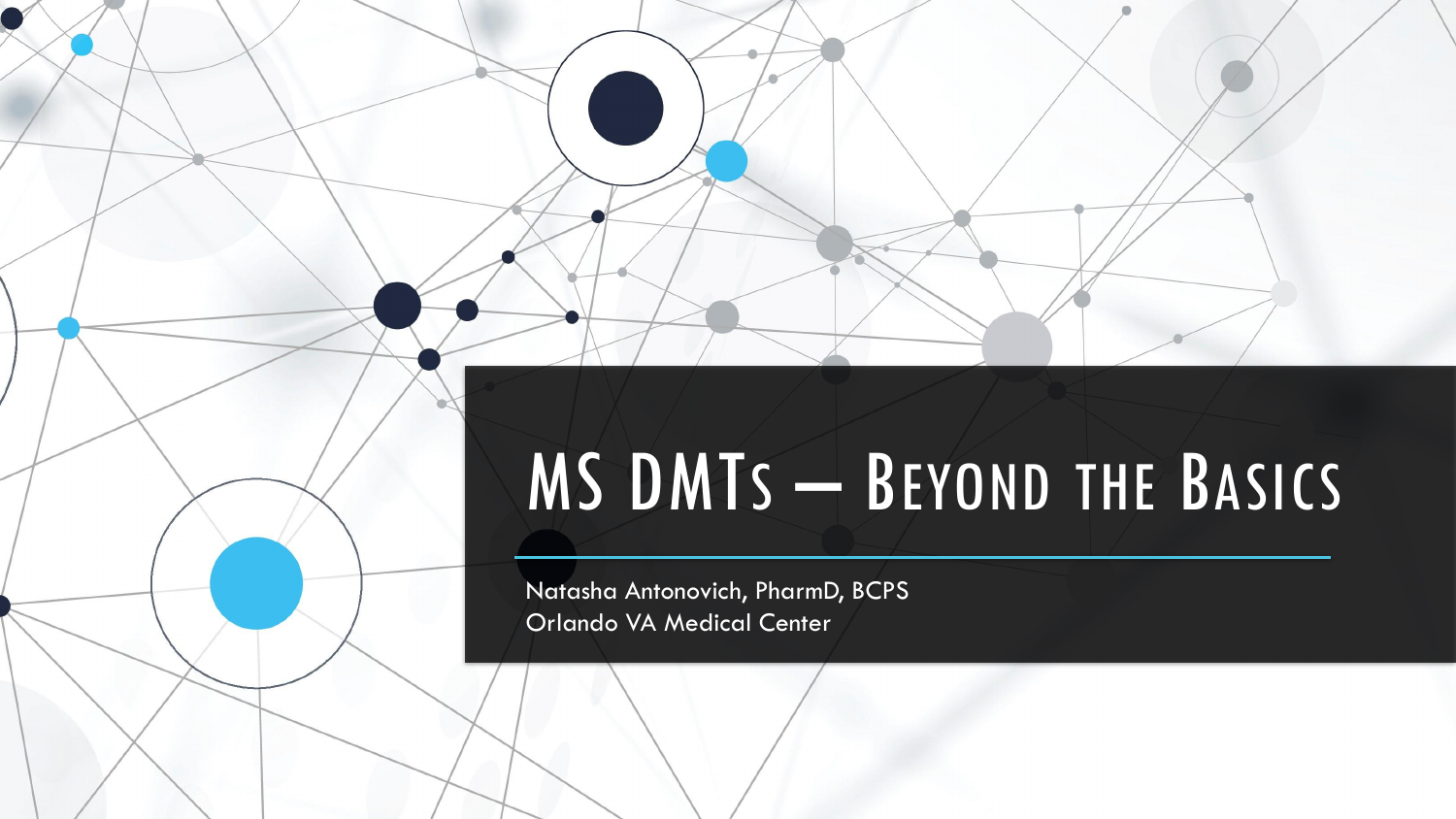# DISCLOSURES

**Dr. Antonovich has no financial or non-financial interest to disclose.**

**Commercial Support was not received for this activity.** 

**This lecture is not on behalf of the Department of Veterans Affairs. The views and opinions expressed are those of the author and do not necessarily reflect the view of the Department of Veterans Affairs.**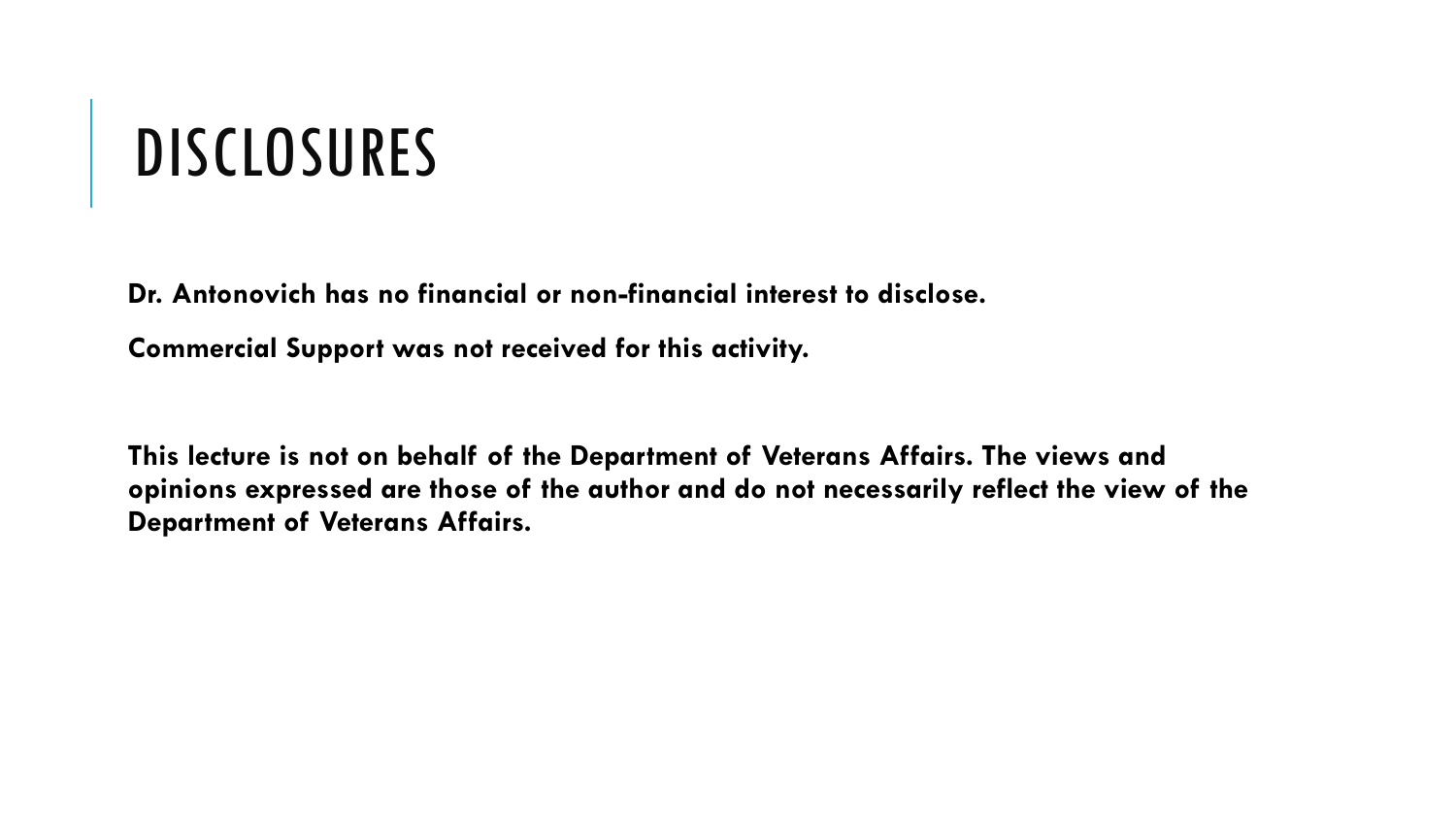# LEARNING OBJECTIVES

Upon completion of this activity, participants should be better able to:





EVALUATE NEW EVIDENCE FOR STARTING, SWITCHING, AND STOPPING DMT

ACCESS NEW INFORMATION ON DMT IN ORDER TO INITIATE AND SUSTAIN THE MOST APPROPRIATE TREATMENT FOR EACH PATIENT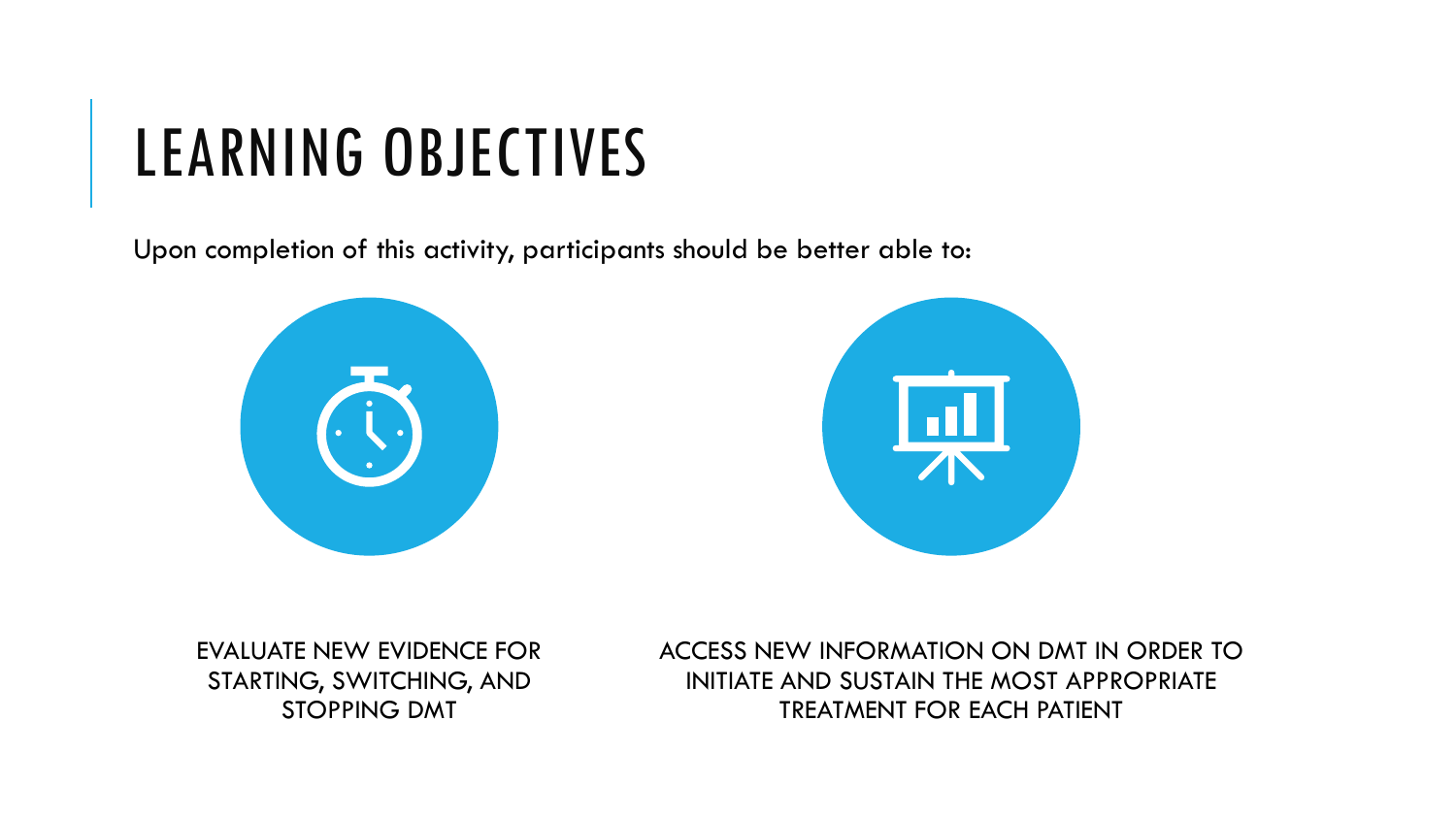#### STARTING, SWITCHING, AND STOPPING DMT

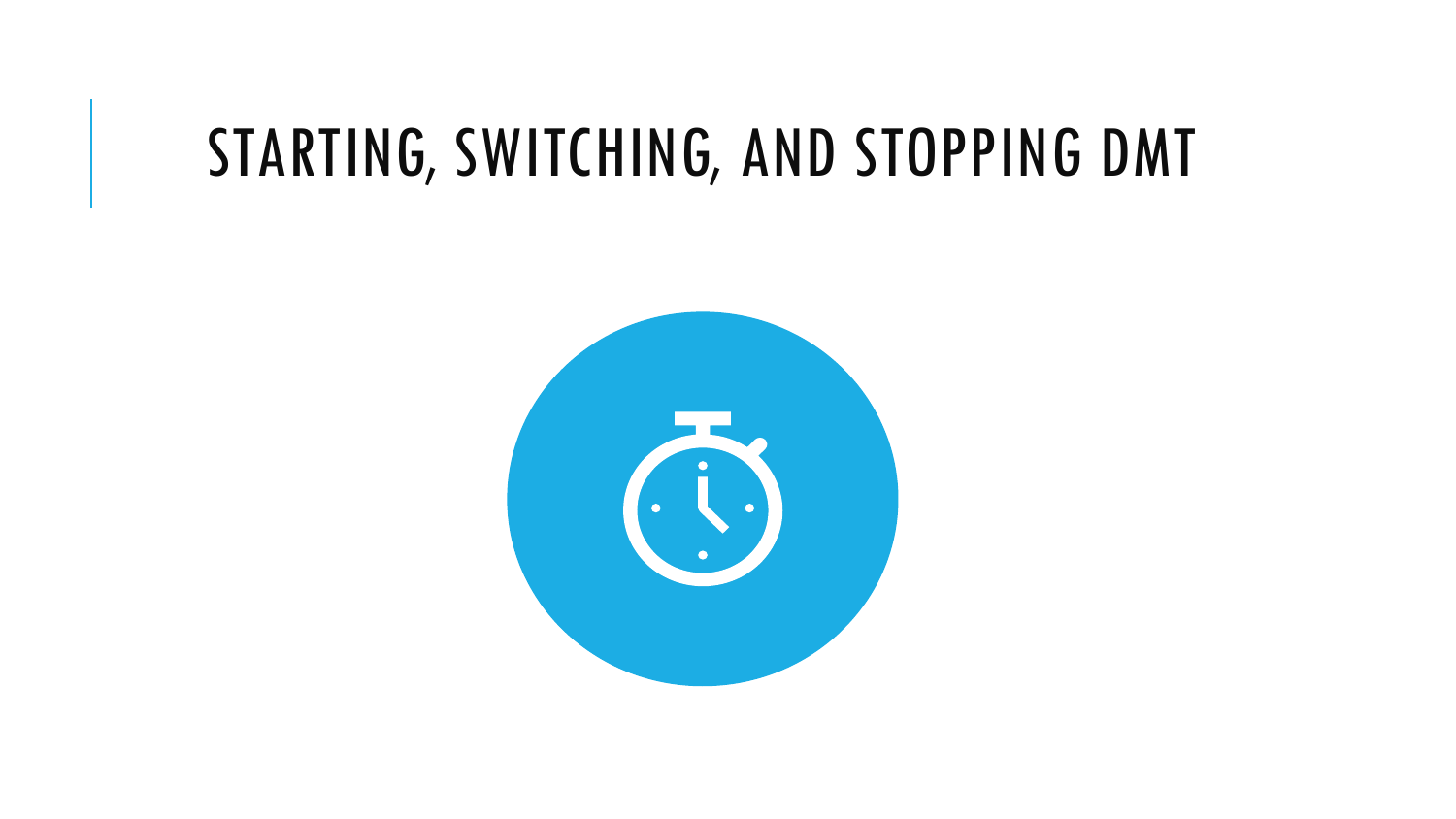## STARTING DMT – ESCALATION OR EARLY INTENSIVE?

- •American Academy of Neurology (AAN) guidelines tell us it depends on severity of disease at presentation
- "Highly active" disease should consider fingolimod, natalizumab, or alemtuzumab
- •Harding, et al. put this to the test, except they classified DMTs a little differently
	- "Moderate efficacy" DMTs were identified as interferons, glatiramer, dimethyl fumarate, fingolimod, and teriflunomide
	- "High efficacy" DMTs were identified as natalizumab and alemtuzumab
	- Open label cohort
	- Primary outcome was 5 year change in Expanded Disability Status Scale (EDSS) score
	- Secondary outcome was time to sustained accumulation of disability (SAD) these increases needed to be seen for at least 6 months:
		- EDSS increase by 1.5 if baseline 0
		- EDSS increase by 1 if baseline 1-5.5
		- EDSS increase by 0.5 if baseline 5.5 or higher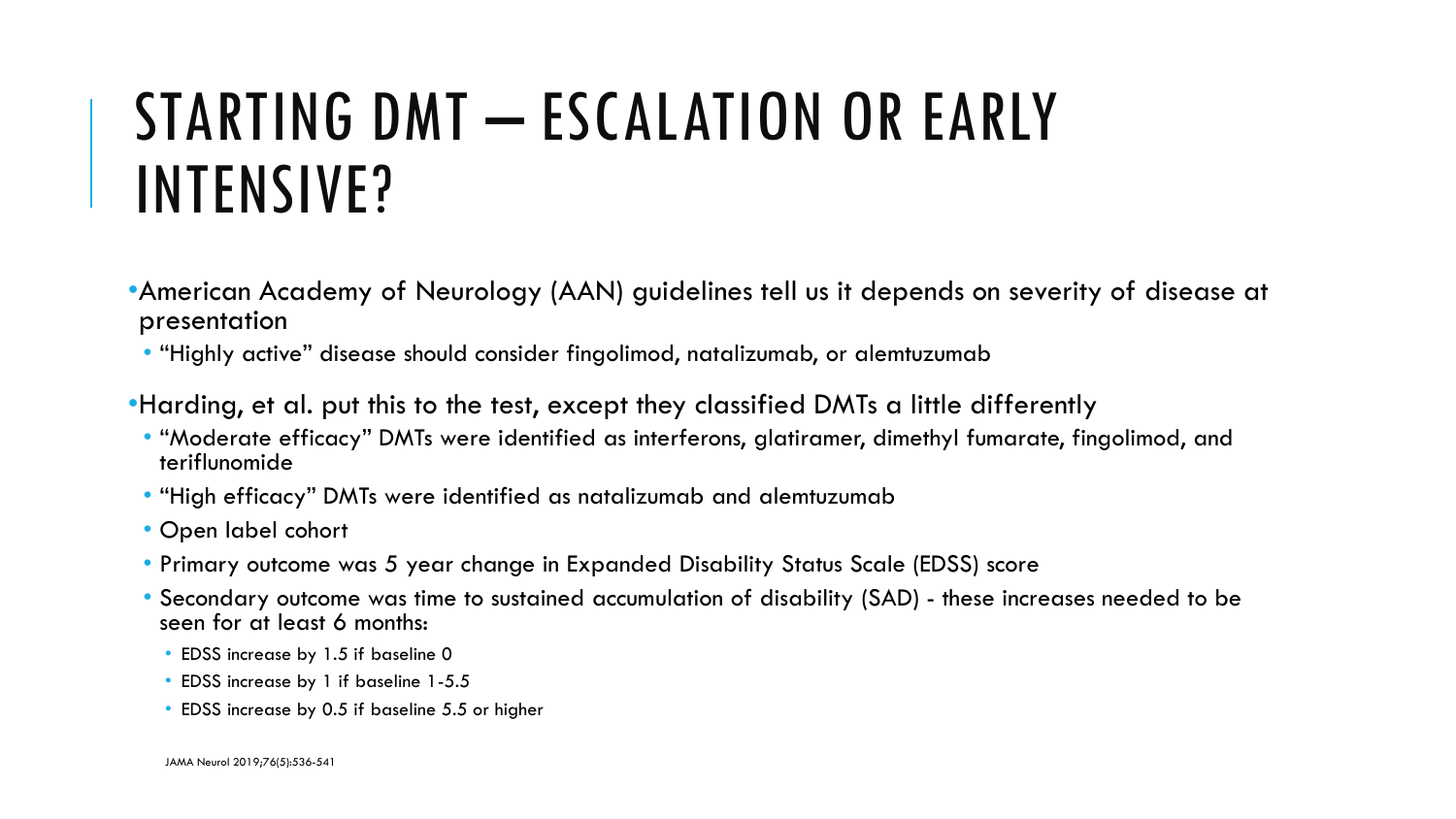# EARLY INTENSIVE WINS!



- •Early Intensive group had an average increase of 0.3 on EDSS and time to SAD of 6 years
- •Escalation group had an average increase of 1.2 on EDSS and time to SAD of 3.1 years

•To make matters even more interesting, patients that were switched from a "moderate" efficacy to a "high" efficacy DMT within the 5 years had an average time to SAD of 3.3 years

 $SAD =$  time to sustained accumulation of disability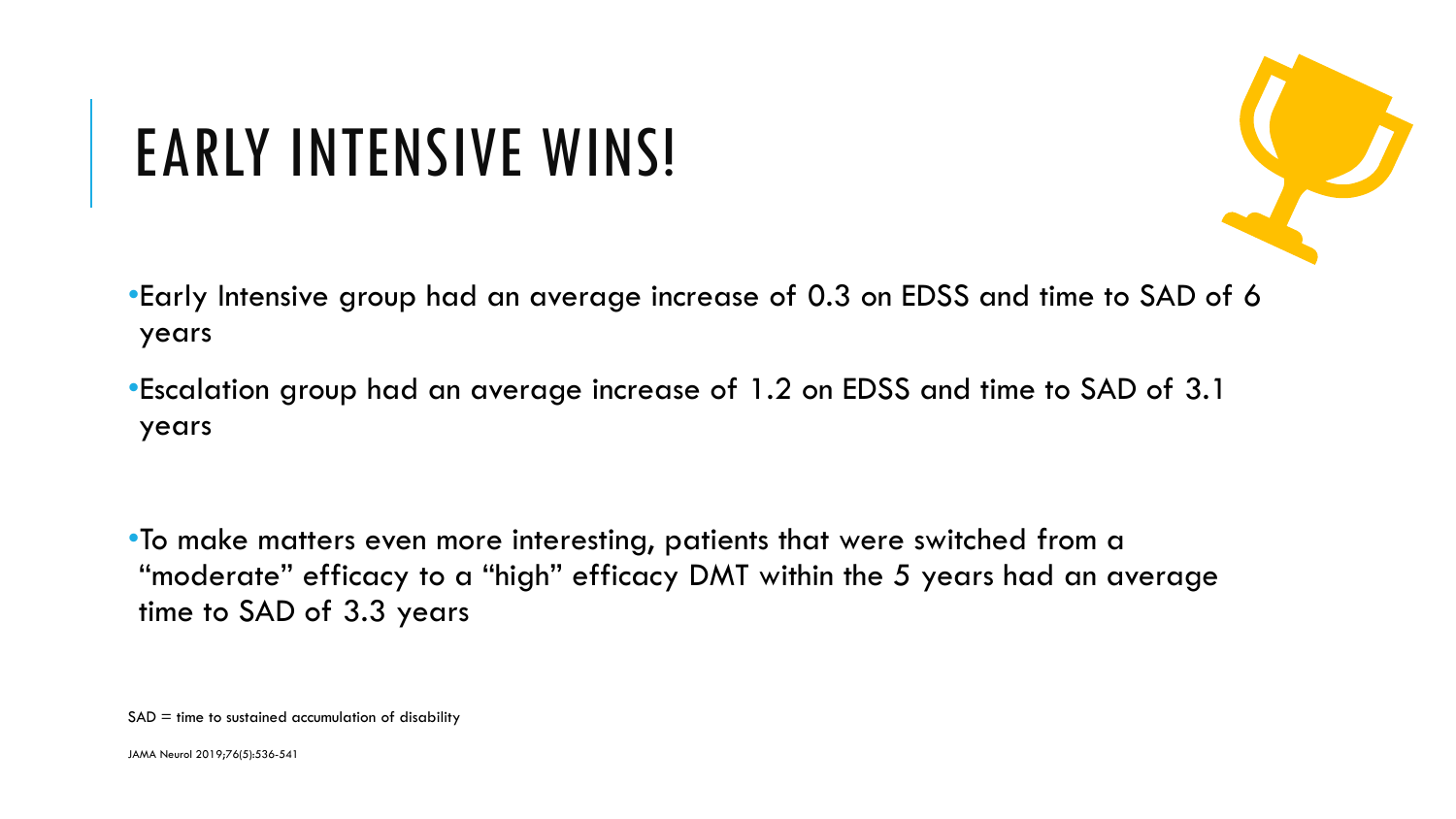# OR DOES IT?

#### •ADRs

- Early Intensive group
	- 87% infusion related events
	- 47% developed an autoimmune condition
- Escalation group
	- 1.4% adverse reactions
- •Study limitations
	- Average age was much higher in escalation group (38.5yo) vs early intensive group (34yo)
	- Adherence was not addressed
	- Open label, not randomized
	- Time period (starting in 1999) may include a wide variety of unique cases that may not be treated the same today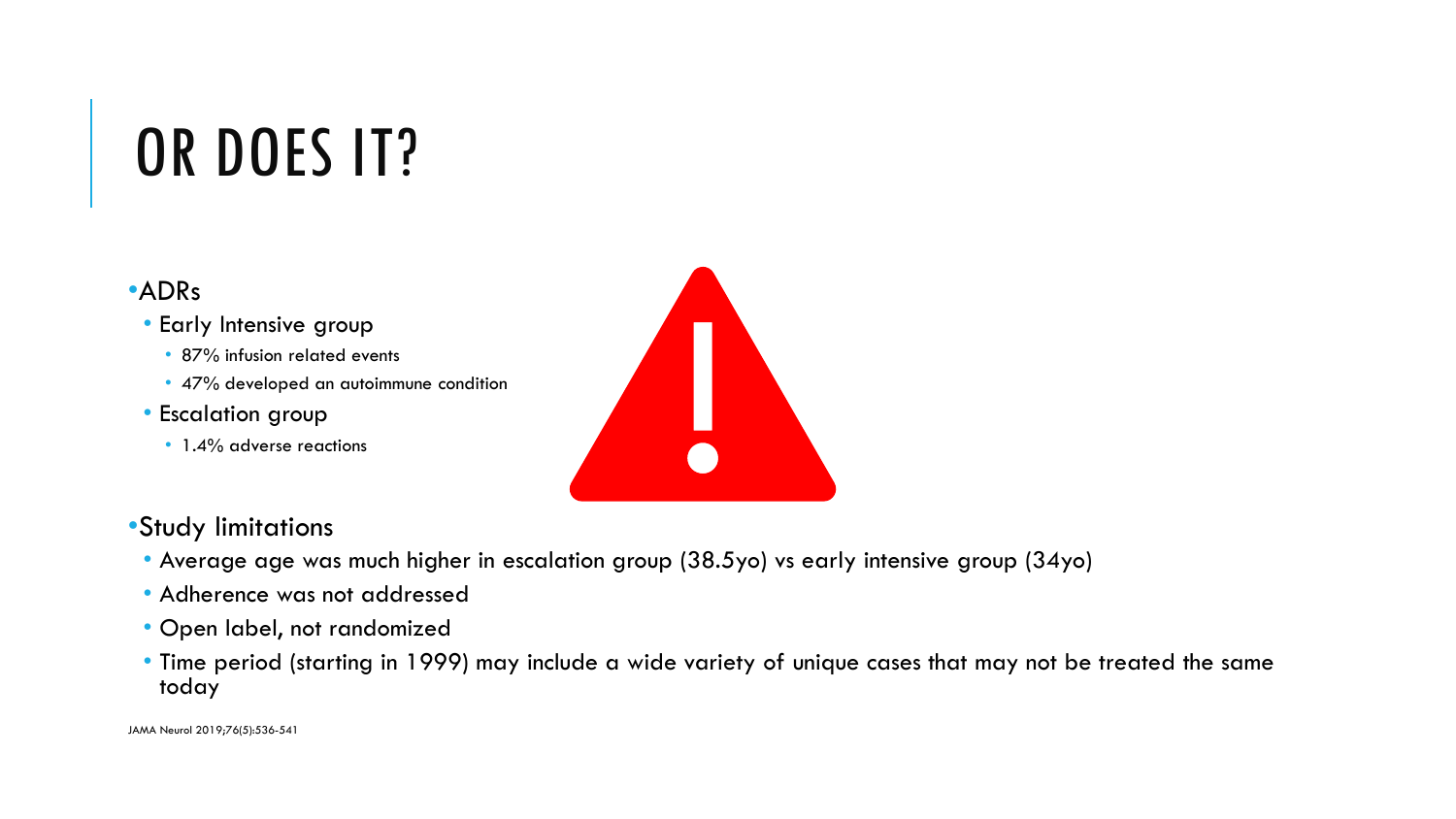# STARTING DMT – WINDOW OF OPPORTUNITY

•Study utilizing data from MSBase – an observational cohort across 29 countries

- •Looked at associations of DMT and conversion to secondary progressive MS
	- Time DMT was started
	- What DMT was started
	- If DMT was switched

•Each treatment group was matched to its own untreated group with similar average baseline characteristics for comparison

- •Progression to SPMS was defined as:
	- 1 point increase on EDSS if baseline was 5.5 or less
	- 0.5 point increase on EDSS if baseline was greater than 5.5
	- Increases needed to be in the absence of relapse, confirmed at next appointment (at least 3 months later), and resultant EDSS had to be 4 or more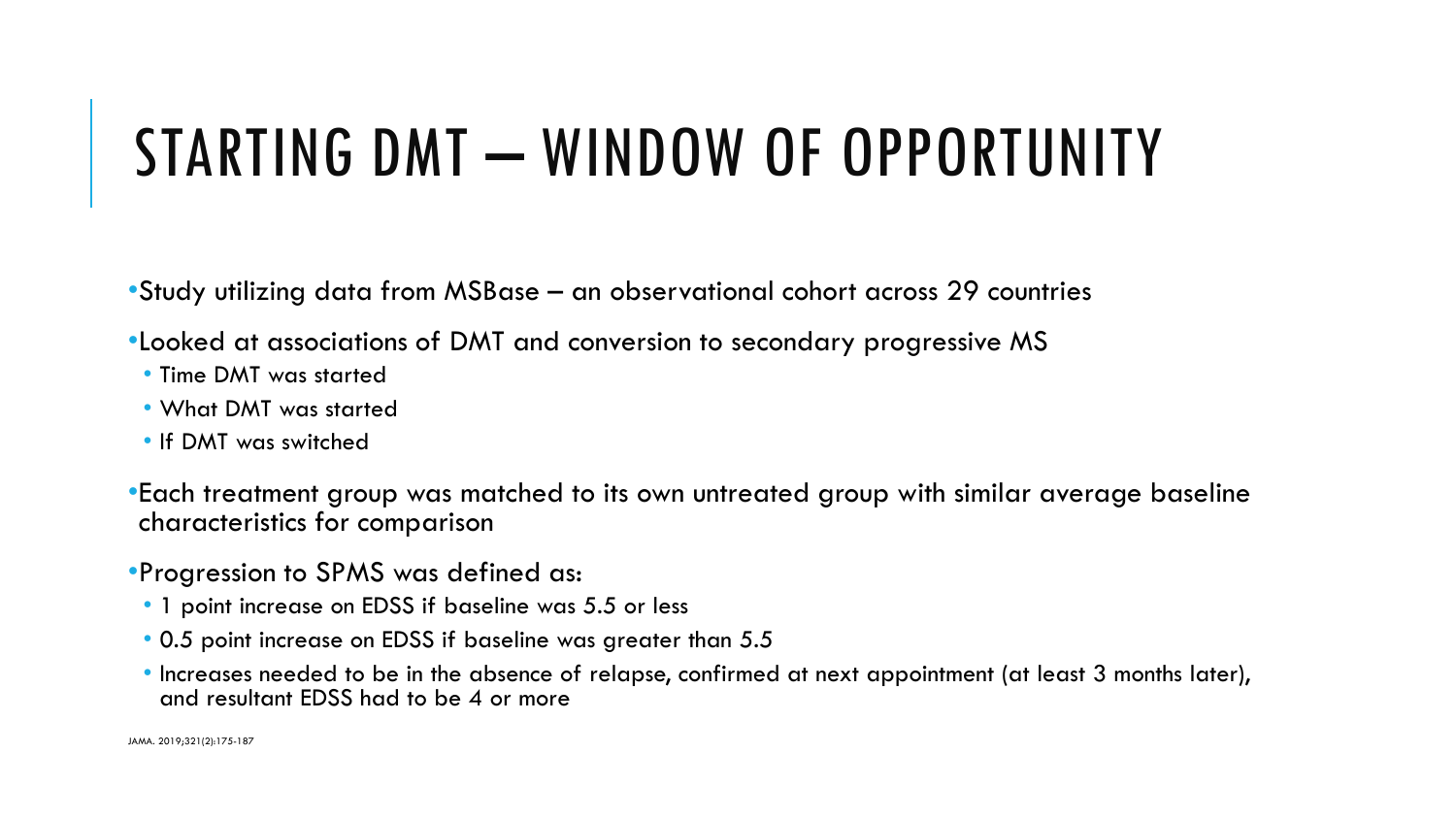### EARLIER START, LESS SPMS

Treatment with glatiramer acetate or interferon beta  $\leq$  5 y vs > 5 y of onset A

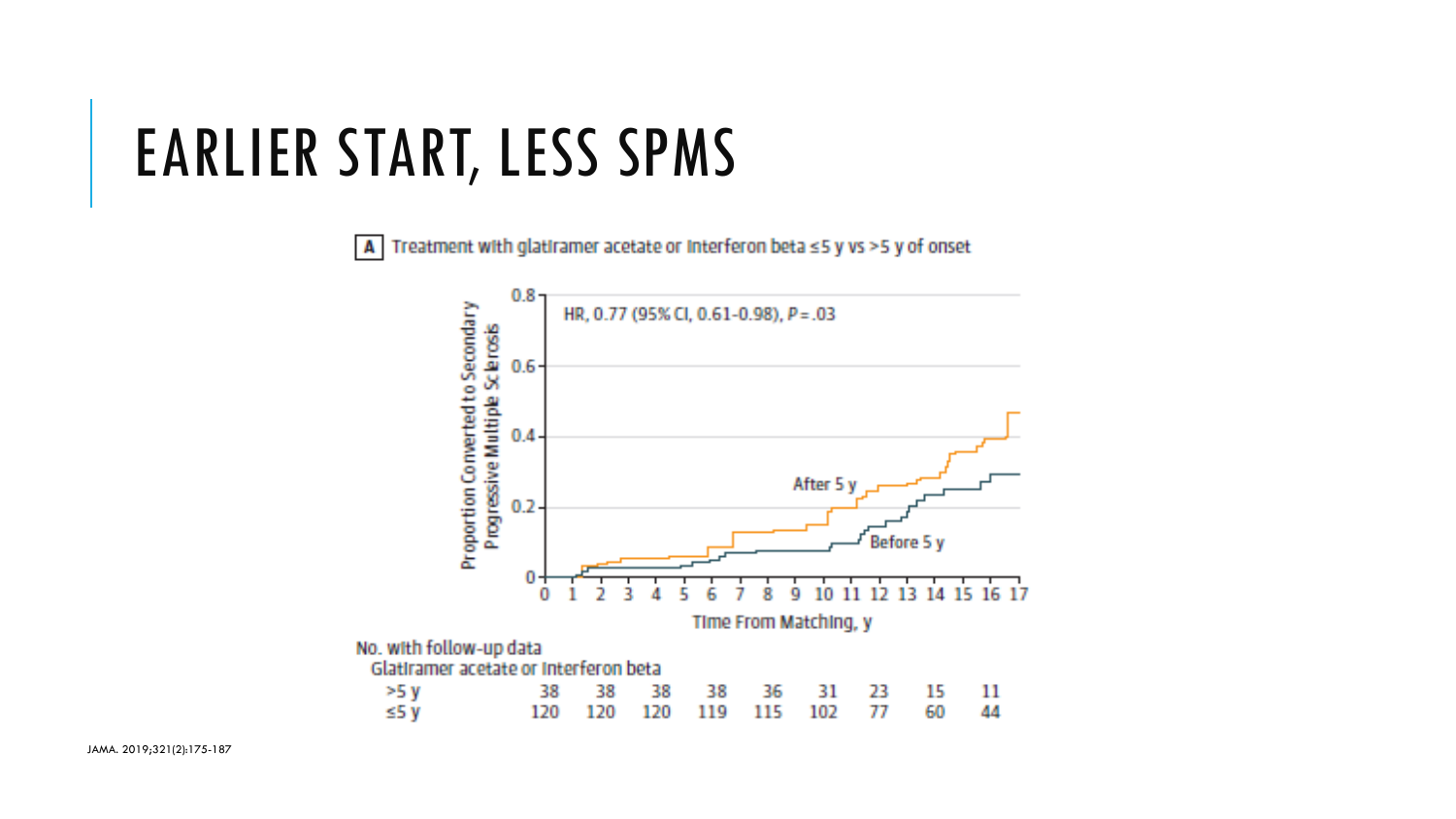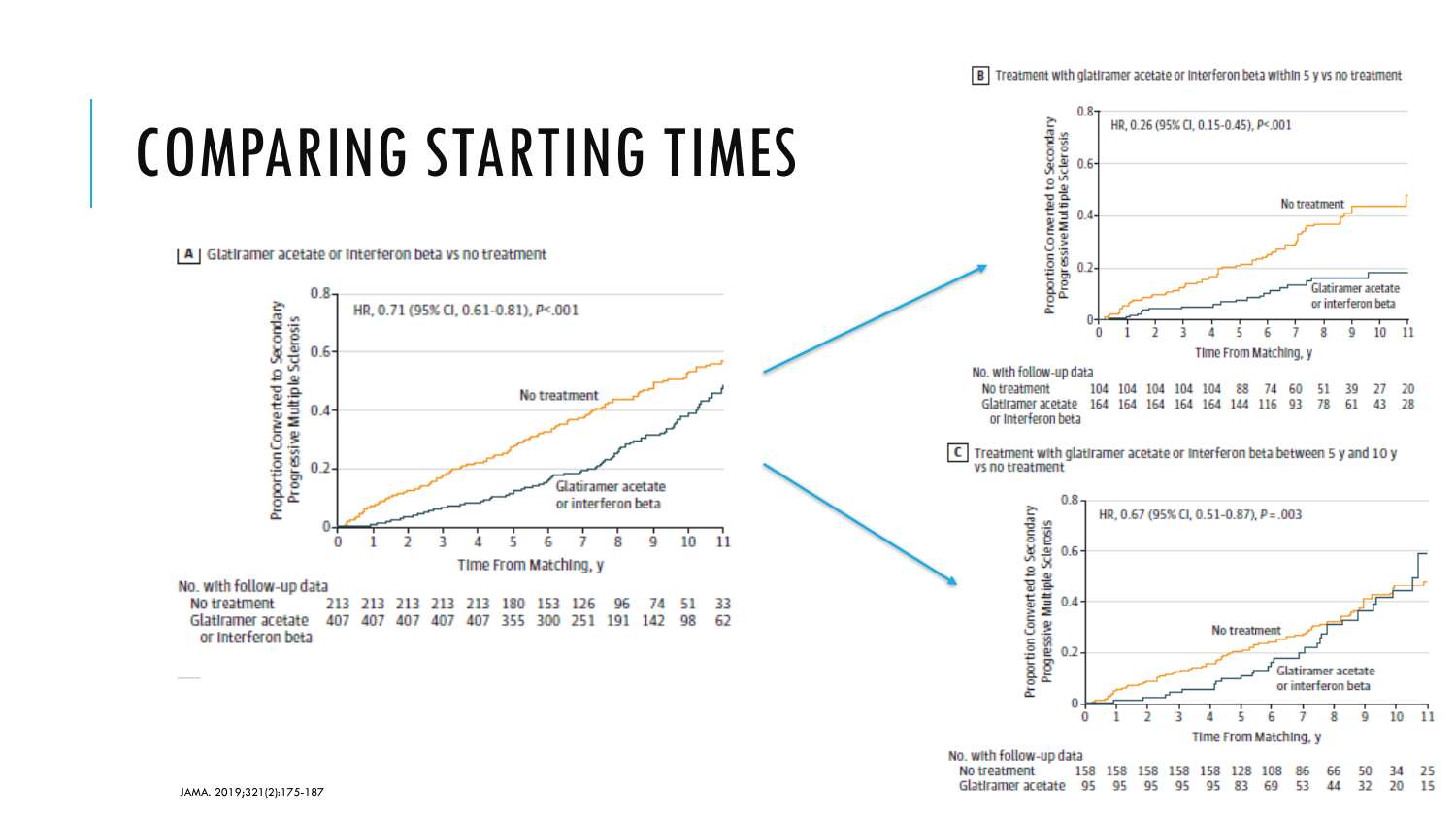### WHEN TO ESCALATE THERAPY

Escalation from glatiramer acetate or interferon beta treatment to fingolimod, alemtuzumab, or natalizumab treatment ≤5 y vs >5 y of onset  $|1\rangle$ 

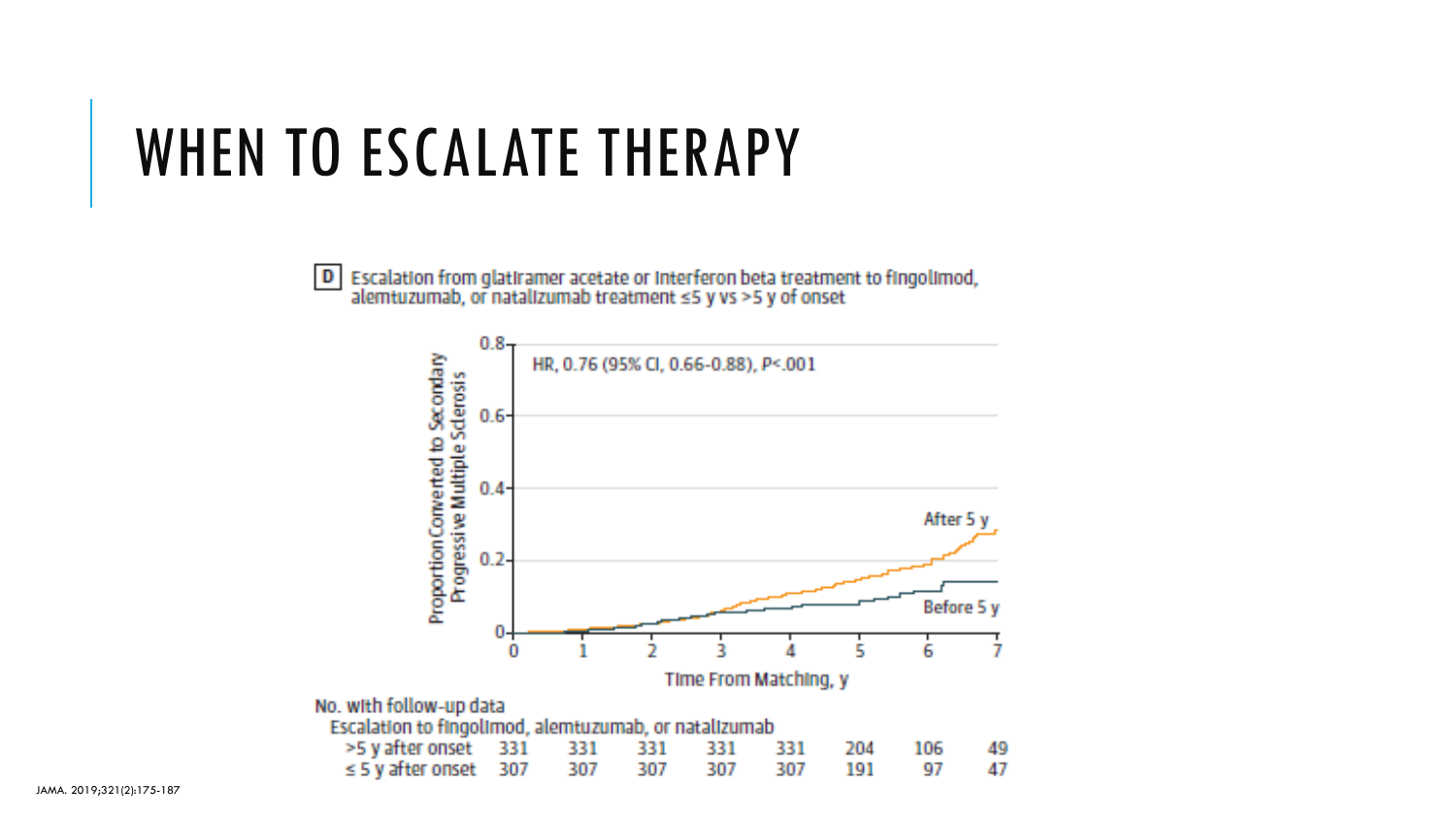# CONCLUSIONS

#### •Secondary progressive MS can be prevented by:

- Beginning treatment within the first 5 years of symptom onset
- Switching to a higher efficacy DMT early as possible, if needed

#### •Strengths and Limitations

- This started out as a huge study, but once each group was broken down, the actual size of each group was quite small
- They attempted to do so many comparisons, some information seems to lack for completeness (data from timing of initiation of DMTs other than interferons and glatiramer was not collected)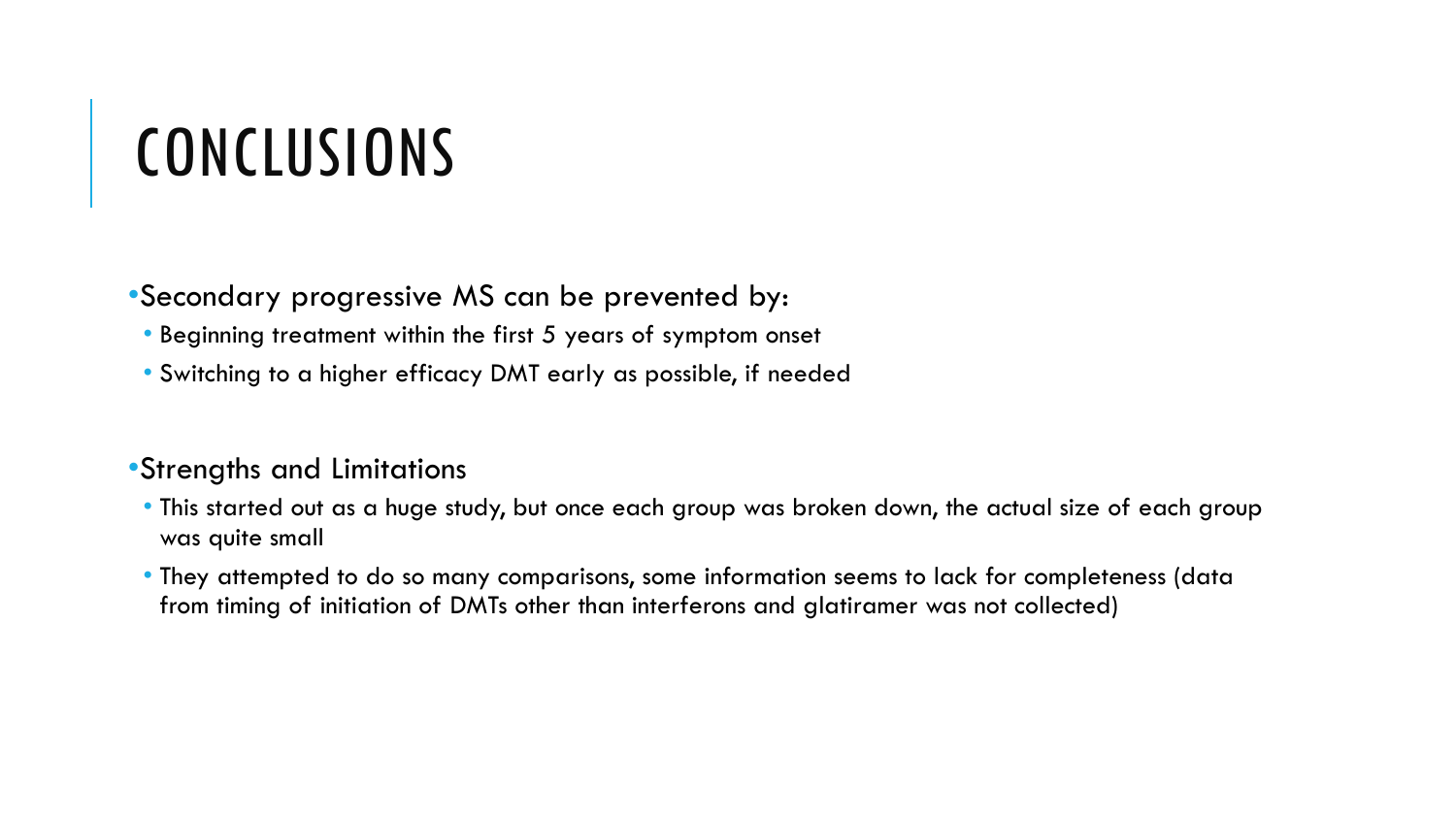## MORE DATA COMING SOON…

**Determining the Effectiveness of early Intensive Versus Escalation Approaches for RRMS (DELIVER-MS)**

ClinicalTrials.gov Identifier: NCT03535298

**Traditional Versus Early Aggressive Therapy for Multiple Sclerosis Trial (TREAT-MS)**

ClinicalTrials.gov Identifier: NCT03500328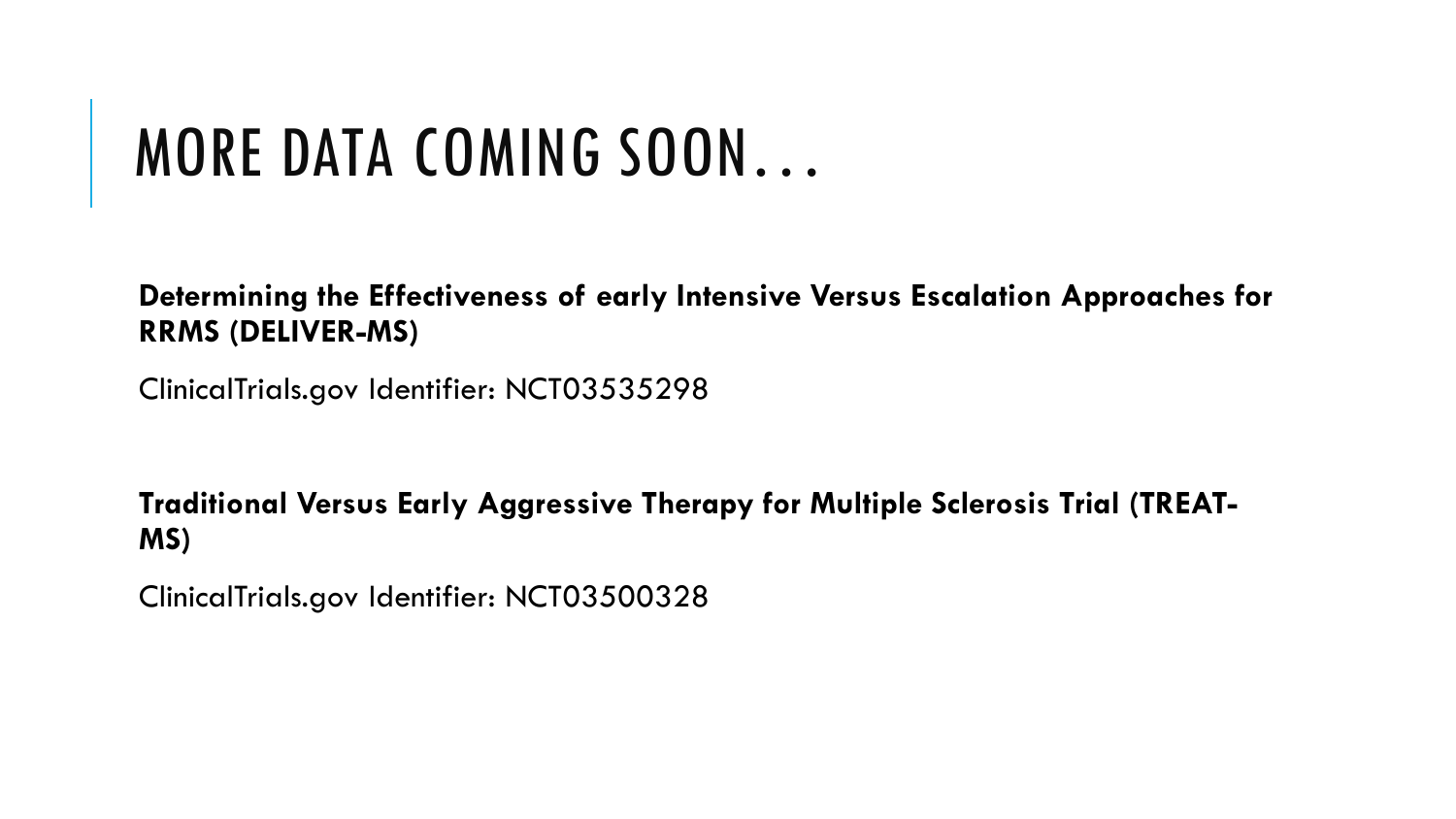# SWITCHING DMT

- •Natalizumab to alemtuzumab ANSWERS MS study
	- Average washout period was 115 days
	- Shorter washout led to lower relapse rate (less than 3 months was 0.36, 3-6 month 0.5, and 6- 9month 1.9)
	- 3 out of 79 patients enrolled experienced serious infection, 8 had more minor infections
- •Fingolimod to alemtuzumab
	- Average washout period was 2.7 months
	- Patients had normal lymphocyte count prior to initiating alemtuzumab
- •Natalizumab to fingolimod or alemtuzumab Pfeuffer, et al.
	- To fingolimod washout 63 days
		- 5% had 1st dose bradycardia
		- 77.3% event free survival in the first year
	- To alemtuzumab washout 91 days
		- 44.2% had  $1<sup>st</sup>$  dose infusion reaction
		- 90.7% event free survival in the first year
	- All in all favored switch to alemtuzumab in regards to sequalae of potential cumulative immunosuppression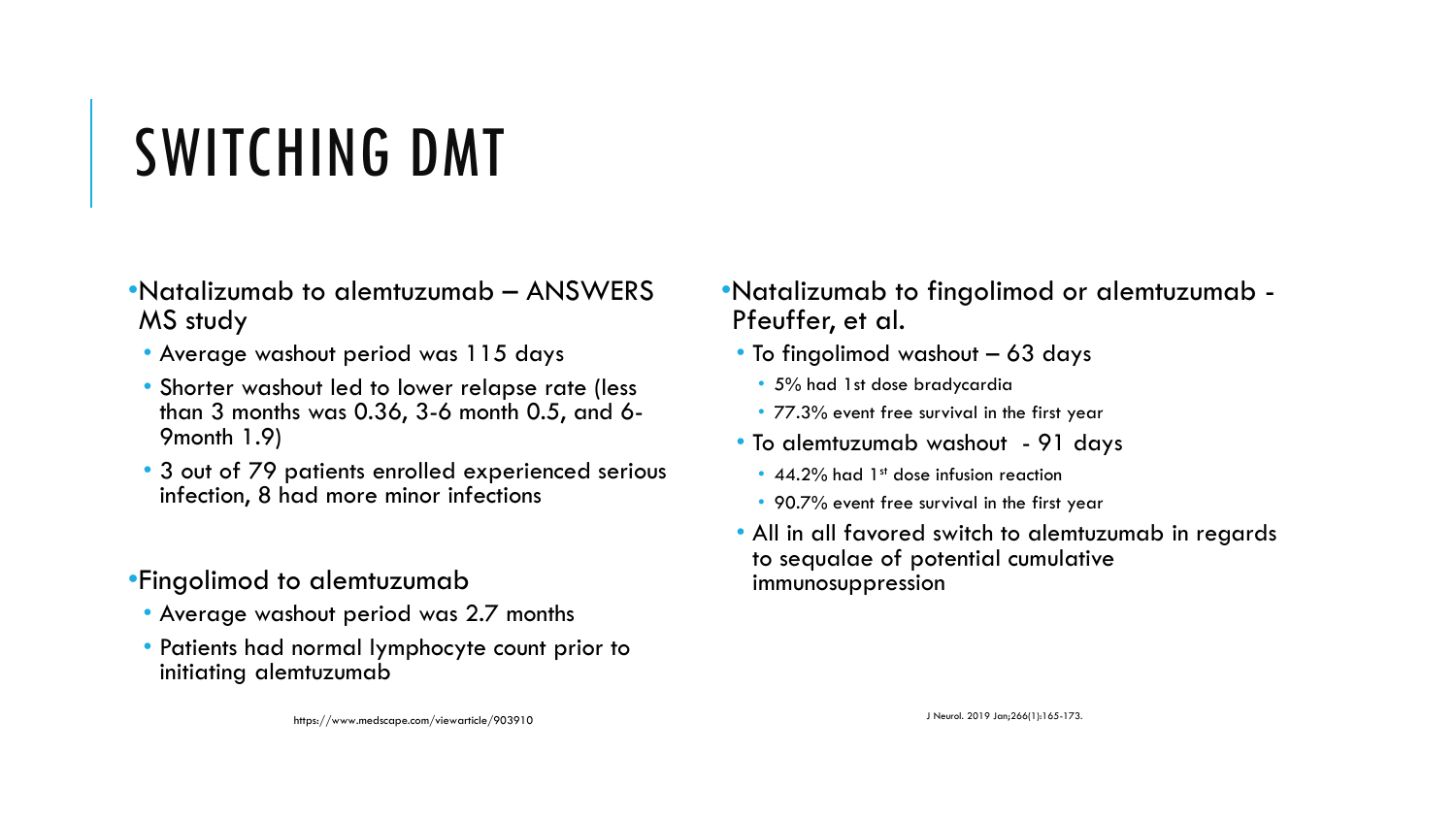# DISCONTINUING DMT – CAN AGE GIVE US PEACE OF MIND?

- •Retrospective observational study in people over 60 years old and had been on DMT for at least 2 years
- •Of 600 patients, 178 (29.7%) discontinued therapy in study period
- •Only 1 case of relapse!
- •19 of the 178 (10.7%) reinitiated DMT
- •Though 25ft walk time did worsen in both groups there was no significant difference between continuers and discontinuers
- •Discontinuers had a better quality of life
- •Also more to come **Discontinuation of Disease Modifying Therapies (DMTs) in Multiple Sclerosis (MS) (DISCOMS)** ClinicalTrials.gov Identifier: NCT03073603
- Looking at 55 and older, prospectively
- Taking PPMS and SPMS, though DMTs included are indicated for RRMS

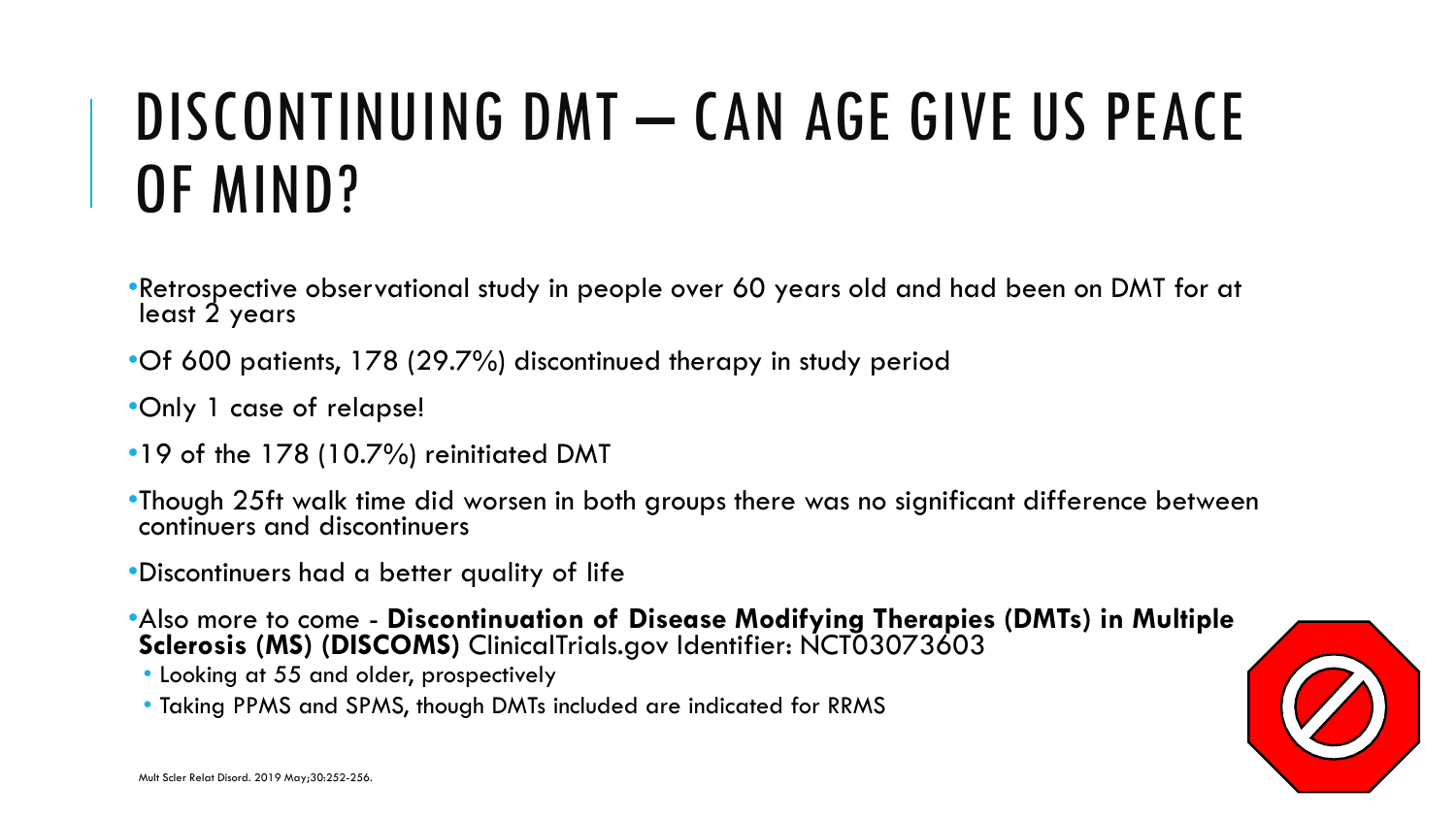### NEW WARNINGS AND OFF LABEL USE OF EXISTING DMT

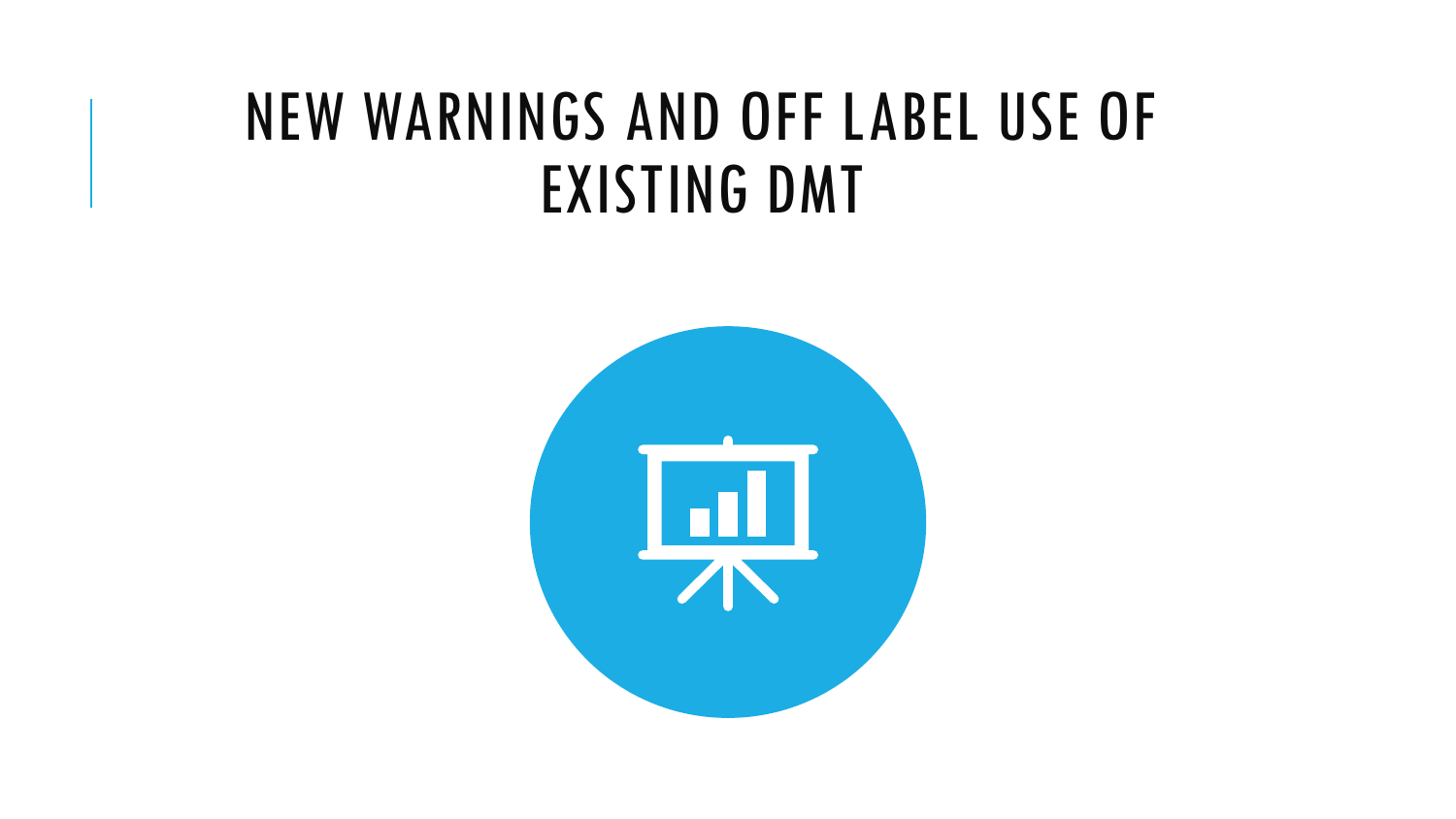## MORE WARNINGS WITH ALEMTUZUMAB

•Last year the FDA issued a warning for ischemic and hemorrhagic stroke and cervicocephalic arterial dissection associated with alemtuzumab

•In early 2019, the European Medicines Agency (EMA) launched a review and placed temporary restrictions on the use of alemtuzumab

•In November 2019, the Committee for Medicinal Products for Human Use provided their comments. Final EMA decision should be coming soon.

- EMA recommended alemtuzumab update labeling to include risk of autoimmune hepatitis, hemophagocytic lymphohistiocytosis, and severe neutropenia
- Advises that initiation of alemtuzumab should only be in adults that have highly active disease who have experienced failure of at least 1 other DMT. Also it should be administered in a hospital that can treat these potential acute adverse events.
- Recommend LFTs before and during treatment now
- Recommends that alemtuzumab no longer be used in patients with certain heart, circulatory, or bleeding disorders or in patients who have autoimmune disorders other than MS.

https://www.ema.europa.eu/en/medicines/human/referrals/lemtrada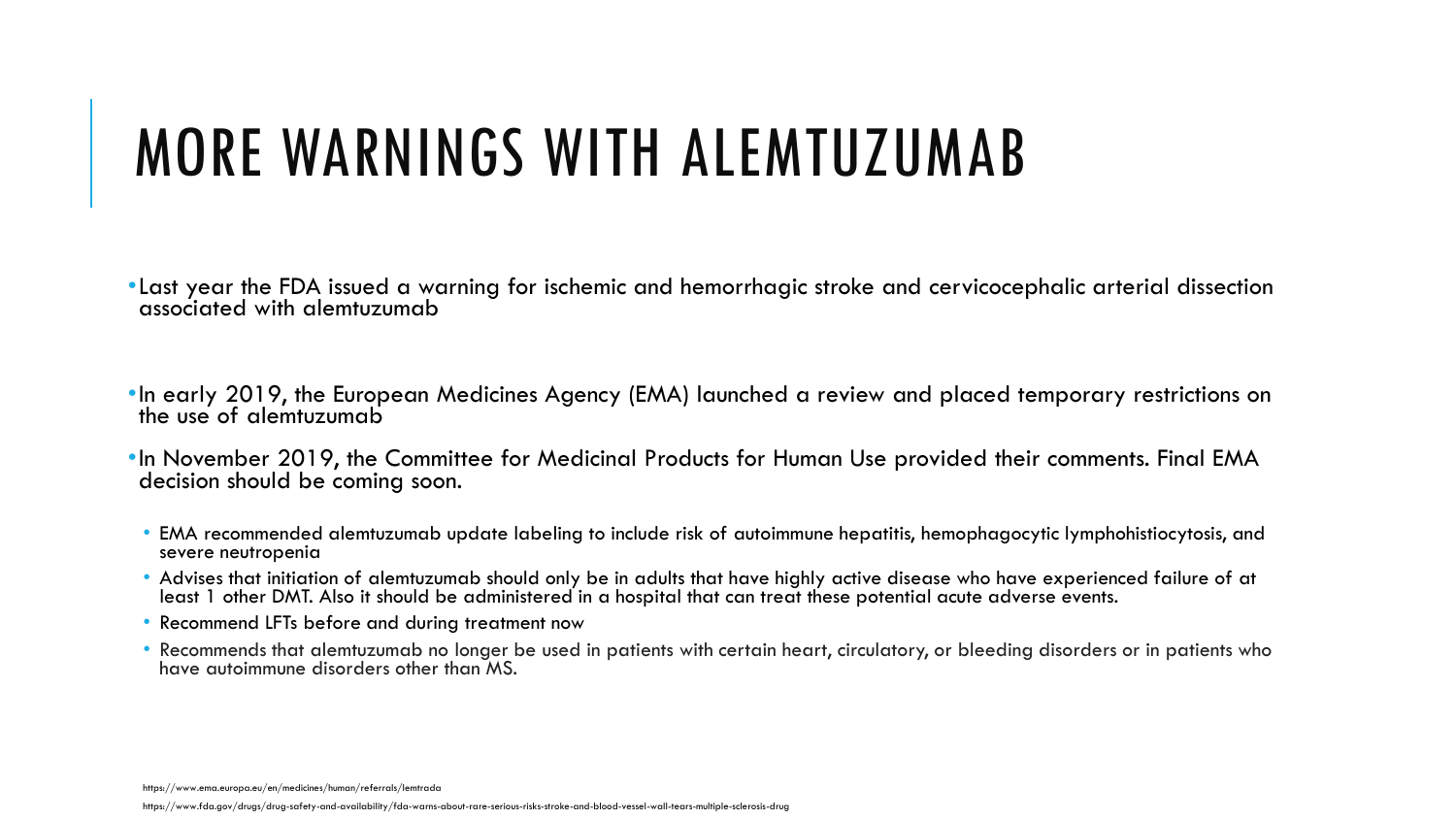# VITAMIN D TO PREVENT AUTOIMMUNE DISORDERS FROM ALEMTUZUMAB

•How?

- Many autoimmune conditions and hematologic disorders have higher interleukin 6 and 17 levels.
- Interleukin 21 tends to be higher particularly in immune mediated thrombocytopenia (ITP)
- People with MS who develop autoimmune conditions secondary to alemtuzumab tend to have higher basal levels of IL-21
- Vitamin D can decrease the amount of inflammatory cytokines (IL-1,6,8,12,17,21 and TNF) and increase the amount of anti-inflammatory cytokines (IL-10)

•Authors suggest that keeping a vitamin D serum level of 30-100 ng/mL may help prevent development of autoimmune conditions

•Article presents interesting theory of associations. No causations or actual clinical trial.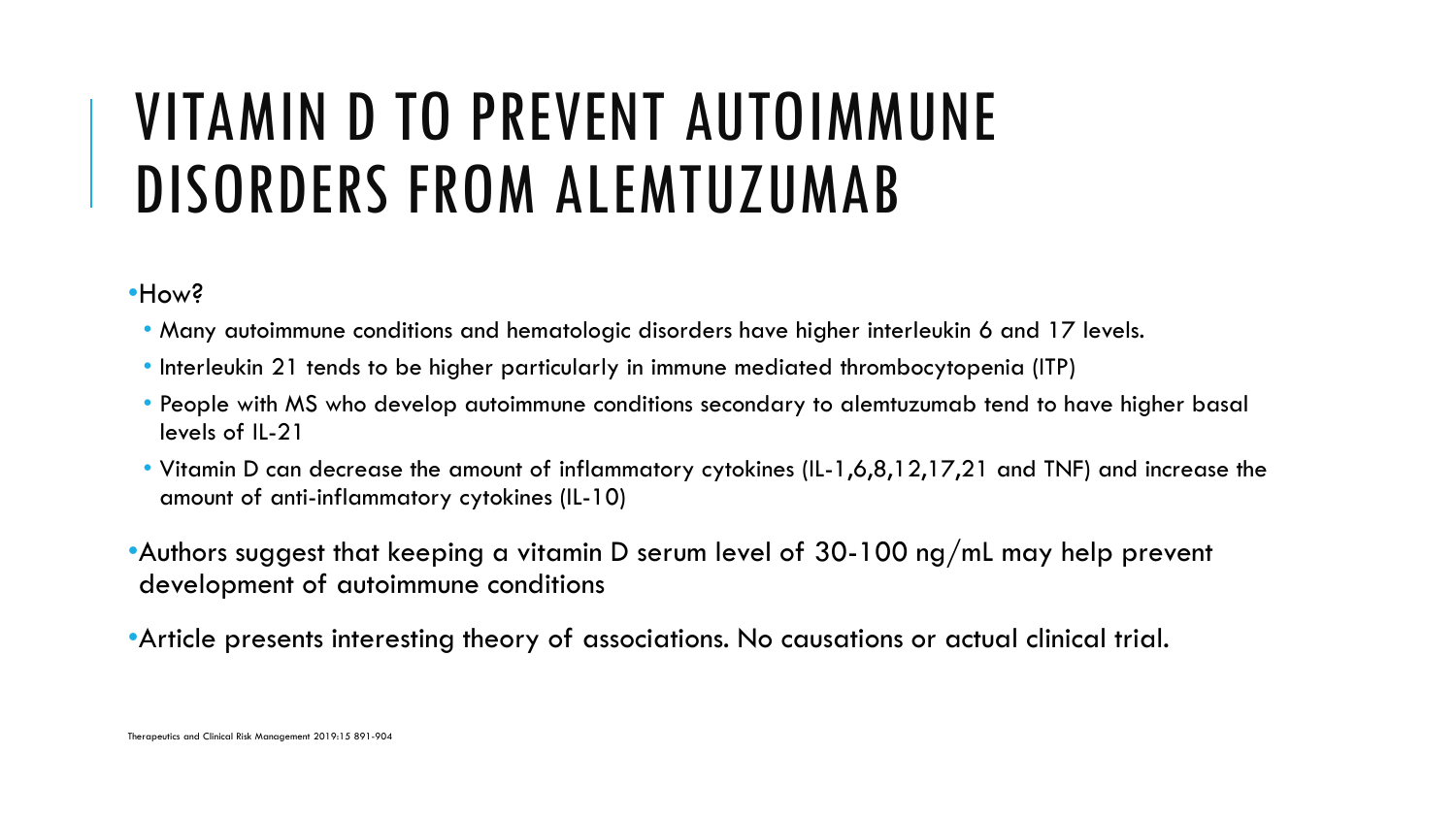# NATALIZUMAB EXTENDED INTERVAL DOSING (EID)

•First proposed a few years ago

•Varied schedules have been utilized from minor extensions (Q4week and 3 days) to longer extensions (Q8weeks and 5 days)

•Studies showed that there was not much difference in efficacy for patients who received EID vs. those receiving standard interval dosing (SID)

•Clinicians have been trying EID hoping it may lead to less ADRs, particularly progressive multifocal leukoencephalopathy (PML)

J Neurol Neurosurg Psychiatry 2016;87:885-889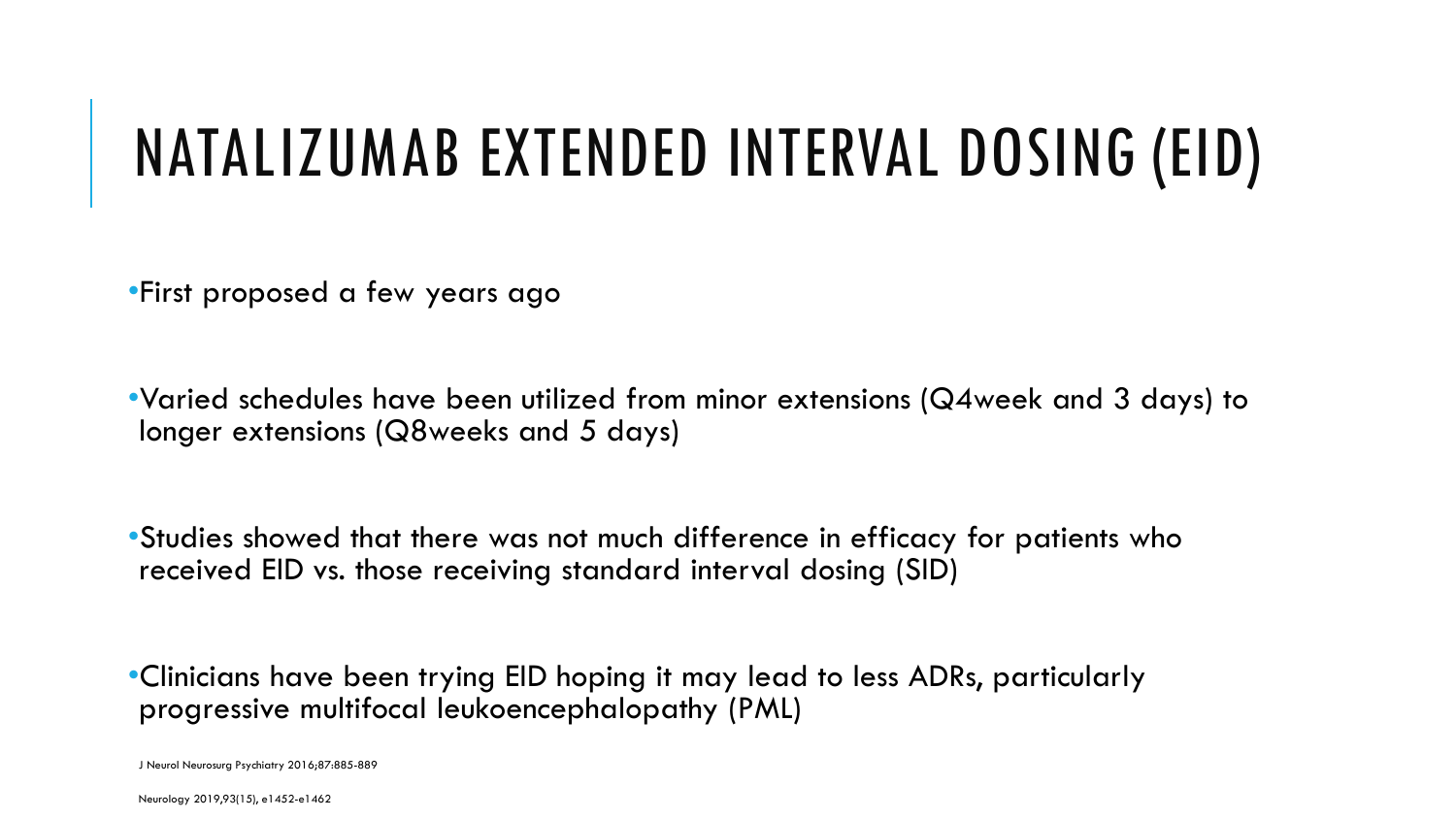|                                             | <b>SID</b>          | <b>Total EID</b>     | <b>EED</b>          | <b>LED</b>                       | <b>VED</b>          | <b>Within EID</b>               |
|---------------------------------------------|---------------------|----------------------|---------------------|----------------------------------|---------------------|---------------------------------|
| Participants (n)                            | 1080                | 894                  | 246                 | 269                              | 379                 |                                 |
| Number of MRIs                              | 2.91(2.36)          | $4.98* (4.14)$       | $4.98*$ (4.98)      | $4.05*$ (2.90)                   | $5.63* (4.18)$      | VED, > EED, LED                 |
| Patients with T2 lesions                    | 161/946<br>$=17%$   | 75/653*<br>$=11%$    | 18/234<br>$= 8\%$   | 28/255*<br>$=11%$                | 57/360†<br>$=16%$   | VED>LED, EED                    |
| Scans with T2 lesions                       | 193/2607<br>$7.0\%$ | 122/4253*<br>2.9%    | 17/1103*<br>1.5%    | 28/1084*<br>2.6%                 | 77/2066*<br>$3.6\%$ |                                 |
| Patients with Gad lesions                   | 64/1019<br>$=6\%$   | 65/683†<br>$=10%$    | 9/195<br>$=5%$      | $11/142$ <sup>+</sup><br>$= 8\%$ | 45/346*<br>13%      |                                 |
| Scans with Gad lesions                      | 111/2521<br>4.4%    | 93/3666†<br>2.5%     | 14/1060†<br>1.3%    | 13/537<br>2.4%                   | 66/2069†<br>3.1%    | VED>LED                         |
| Patients with clinical relapse              | 247/1068<br>23%     | 157/883*<br>18%      | 53/241<br>22%       | 24/266*<br>9%                    | 80/376<br>21%       | VED, EED>LED                    |
| Total relapses (per group, per participant) | 354<br>0.35(0.81)   | $218*$<br>0.26(0.70) | $82*$<br>0.41(0.99) | 46<br>0.13(0.51)                 | 90+<br>0.26(0.57)   | LED <eed, td="" ved<=""></eed,> |
| Patients with steroids                      | 218/960<br>23%      | 126/622<br>20%       | 42/203*<br>11%      | 25/148<br>17%                    | 59/271<br>22%       | LED, VED>EED                    |
| Total steroids (per group, per participant) | 354<br>0.37(0.87)   | 218<br>0.35(0.93)    | $82*$<br>0.40(1.0)  | $46*$<br>0.31(1.0)               | 90<br>0.33(0.78)    | EED>LED                         |
| Adjusted annualised relapse rate            | 0.15                | $0.12*$              | 0.11                | $0.08+$                          | 0.12                | EED>LED, VED                    |

Means and SDs (in parentheses).

(A) Comparisons in columns 2-5 are to SID group. Comparisons between the three EID groups (EED vs LED vs VED) are displayed in column 6. (B) Since the adjusted annualised relapse rate was allowed to vary across site, the rates in table 1 are the marginal means treating site as balanced.

\*Indicates EID group differs from SID group at p<0.05.

tIndicates EID group differs from SID group at 0.05<p<0.10.

EED, early extended dosing; EID, extended interval dosing; LED, late extended dosing; SID, standard interval dosing; VED, variable extended dosing.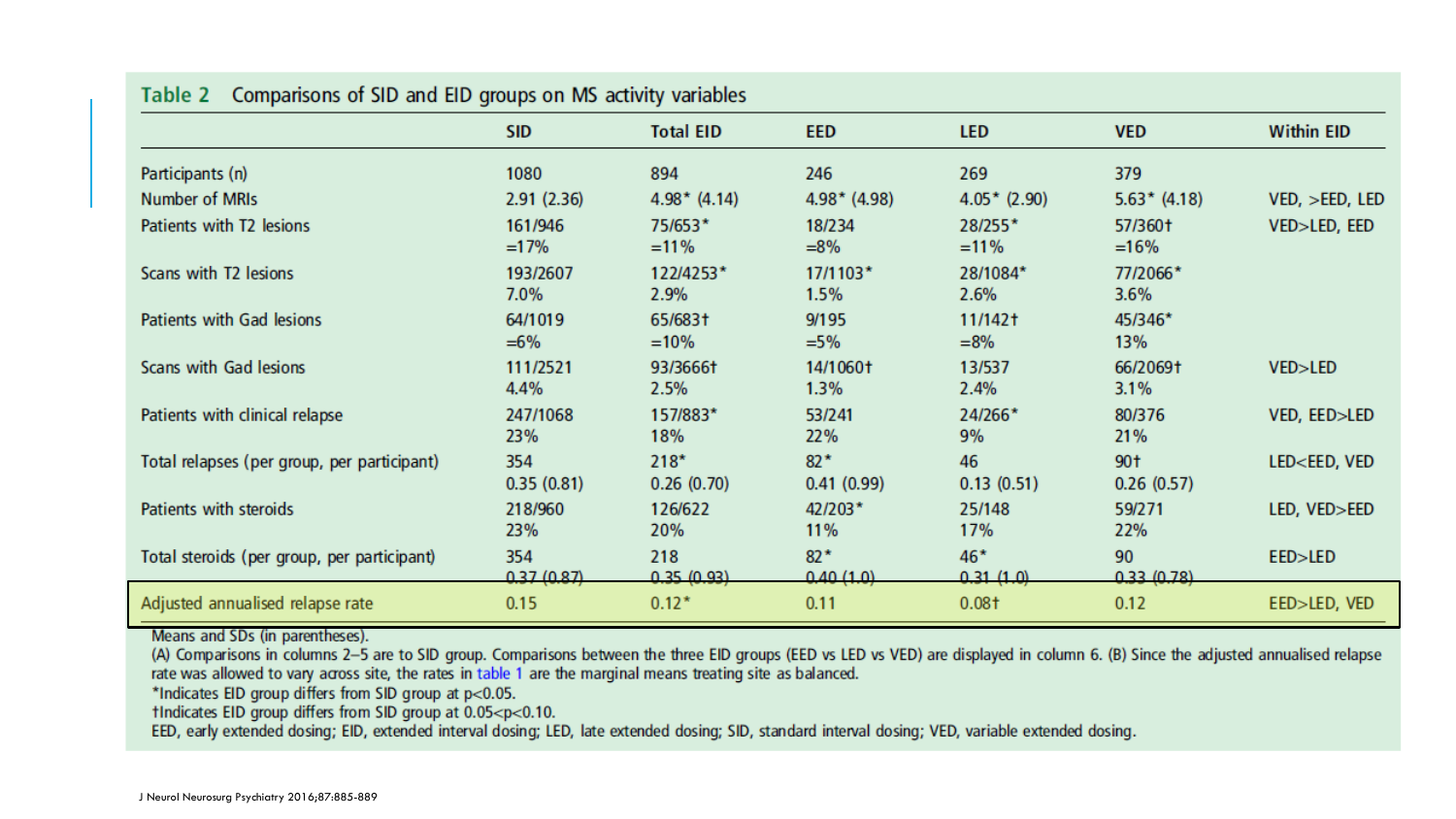## EXTENDED DOSING DOES NOT ELIMINATE PML

•Italy publishes case series on patients receiving EID of natalizumab

• By May 2018, 56 cases of PML were reported in Italy

- 5 of these patients were treated with EID
- $\bullet$  4 of the 5 were described in the case series.  $5^{\text{th}}$  not included due to incomplete data
- Cases were all or mostly asymptomatic, often negative JCV in CSF, and initial imaging indicated small singular lesion for months
- This kind of presentation is not unheard of in SID of natalizumab, but is much more rare
- All four cases had increase in EDSS from PML diagnosis to final follow up of 1 point or less
	- With SID much larger increases are reported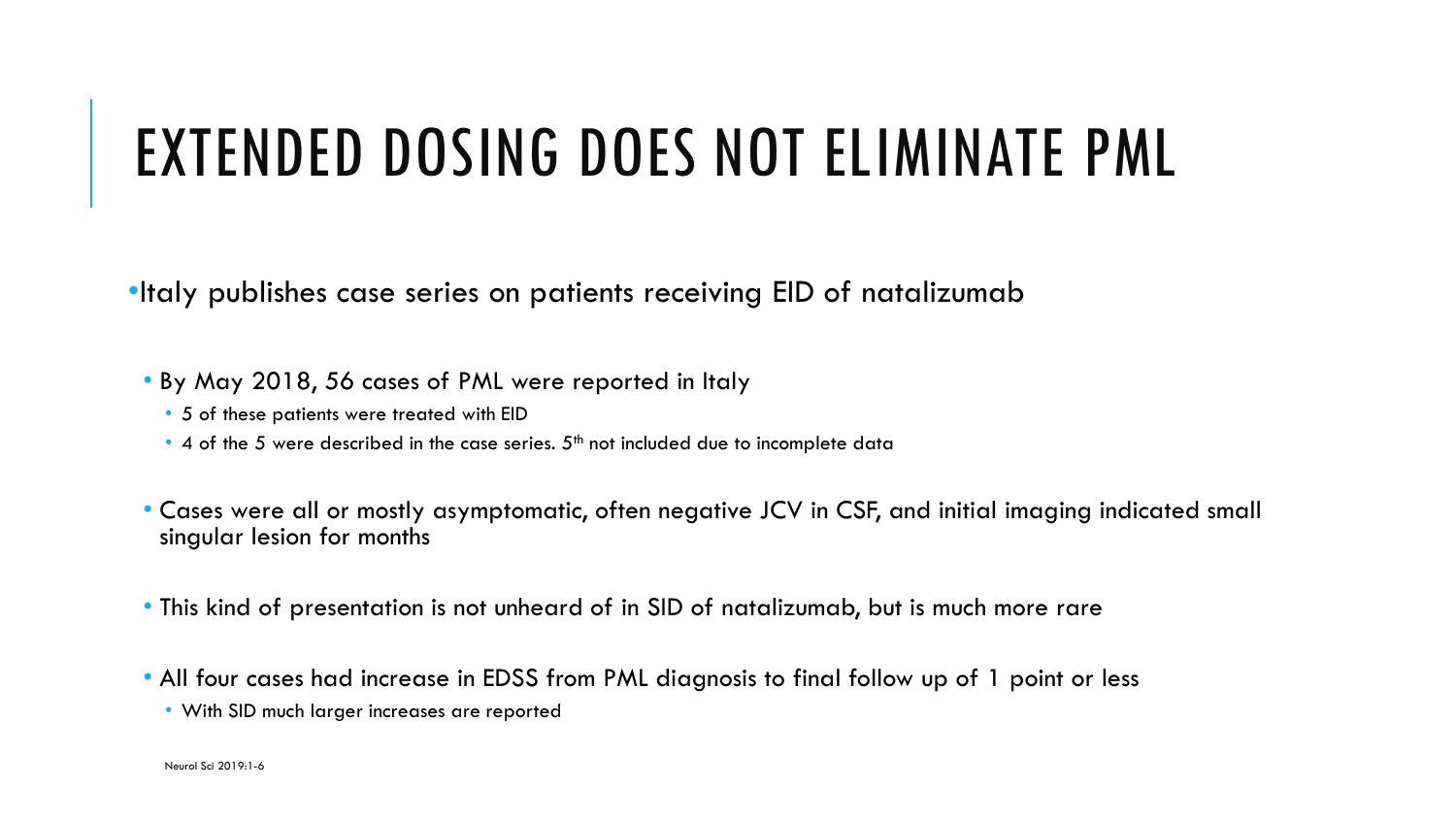# WHY EID MAY HAVE A MORE INSIDIOUS PML PRESENTATION

•Recent kinetics studies show the EID produces significantly less impact

• Mean trough concentration of natalizumab

- SID: 35.7 ug/mL
- EID: 18.2 ug/mL
- Alpha 4- integrin receptor occupancy
	- SID: 87.4%
	- EID: 78.2%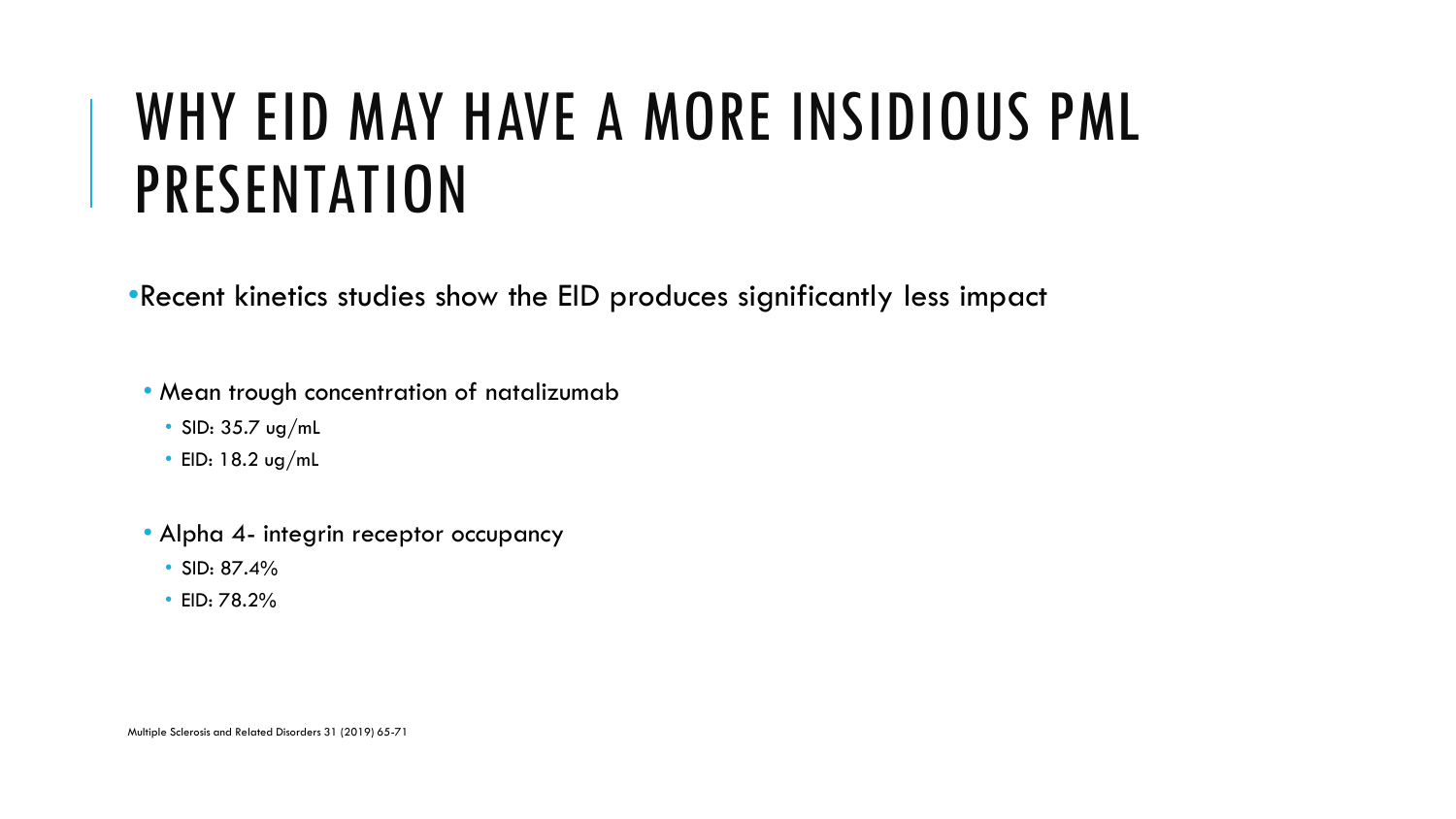### PUTTING IT TOGETHER…



So, if EID of natalizumab can produce similar efficacy to SID plus, slow the progression of early PML and increase opportunity to diagnose it at an earlier stage with less lasting clinical effects, wouldn't we want to adopt this?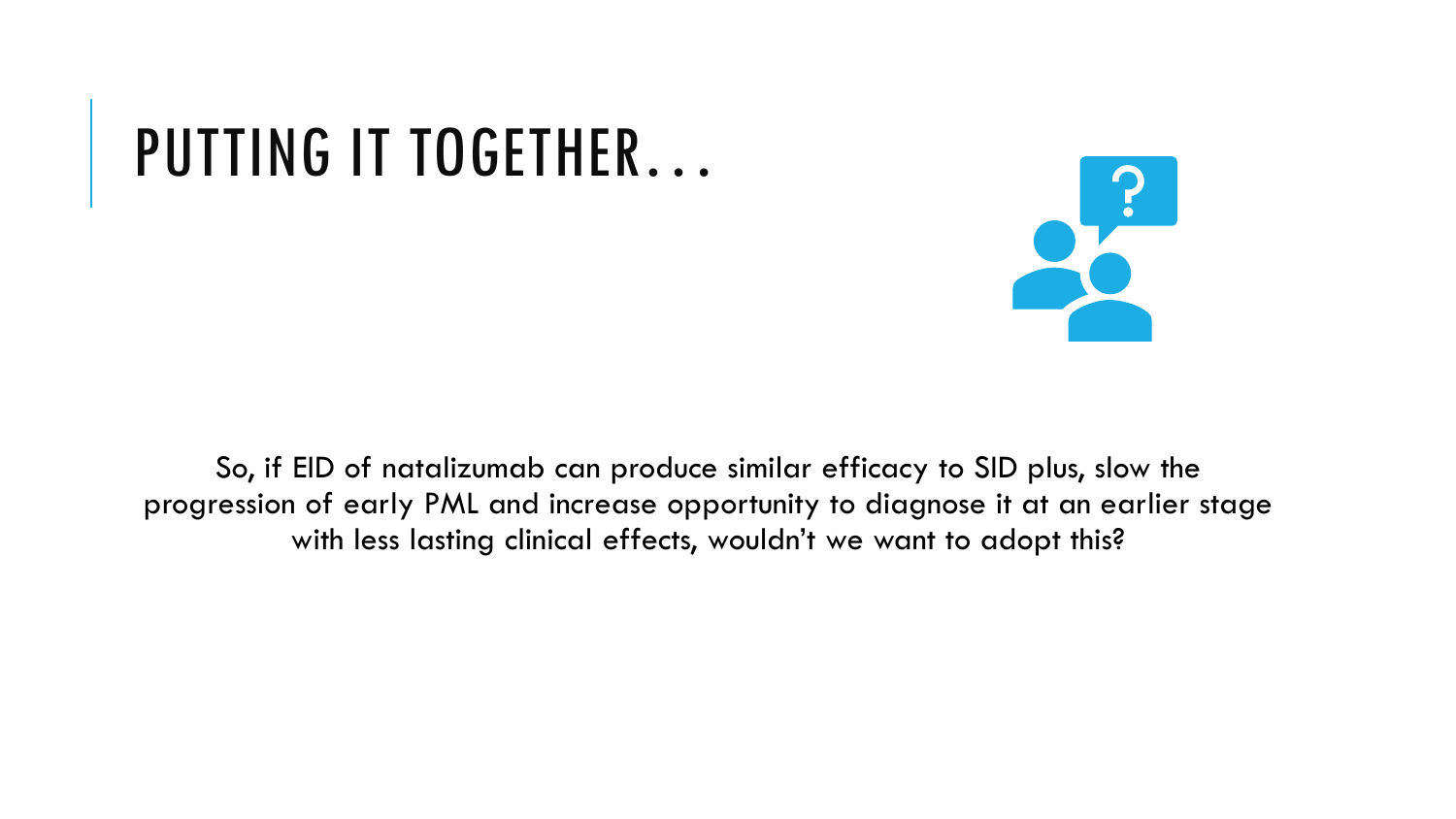# IN THE PIPELINE

**A Study to Evaluate Efficacy, Safety, and Tolerability of 6-Week Extended Interval Dosing of Natalizumab (BG00002) in Participants With Relapsing-Remitting Multiple Sclerosis (RRMS) Switching From Treatment With 4-Week Natalizumab Standard Interval Dosing (SID) in Relation to Continued SID Treatment**

ClinicalTrials.gov Identifier: NCT03689972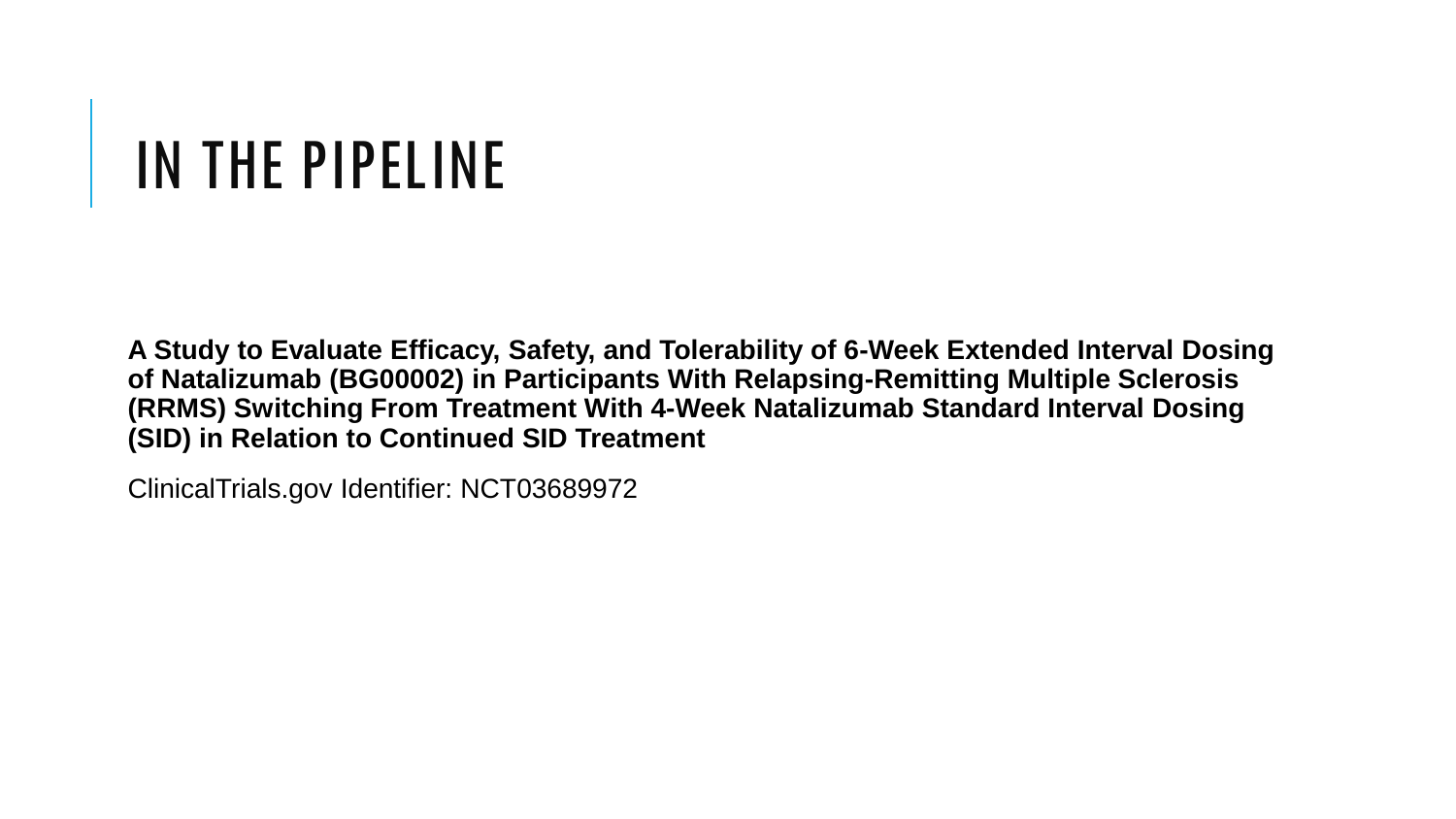### THE INDIVIDUALIZED DMT CONCEPT. WHERE ARE WE GOING?

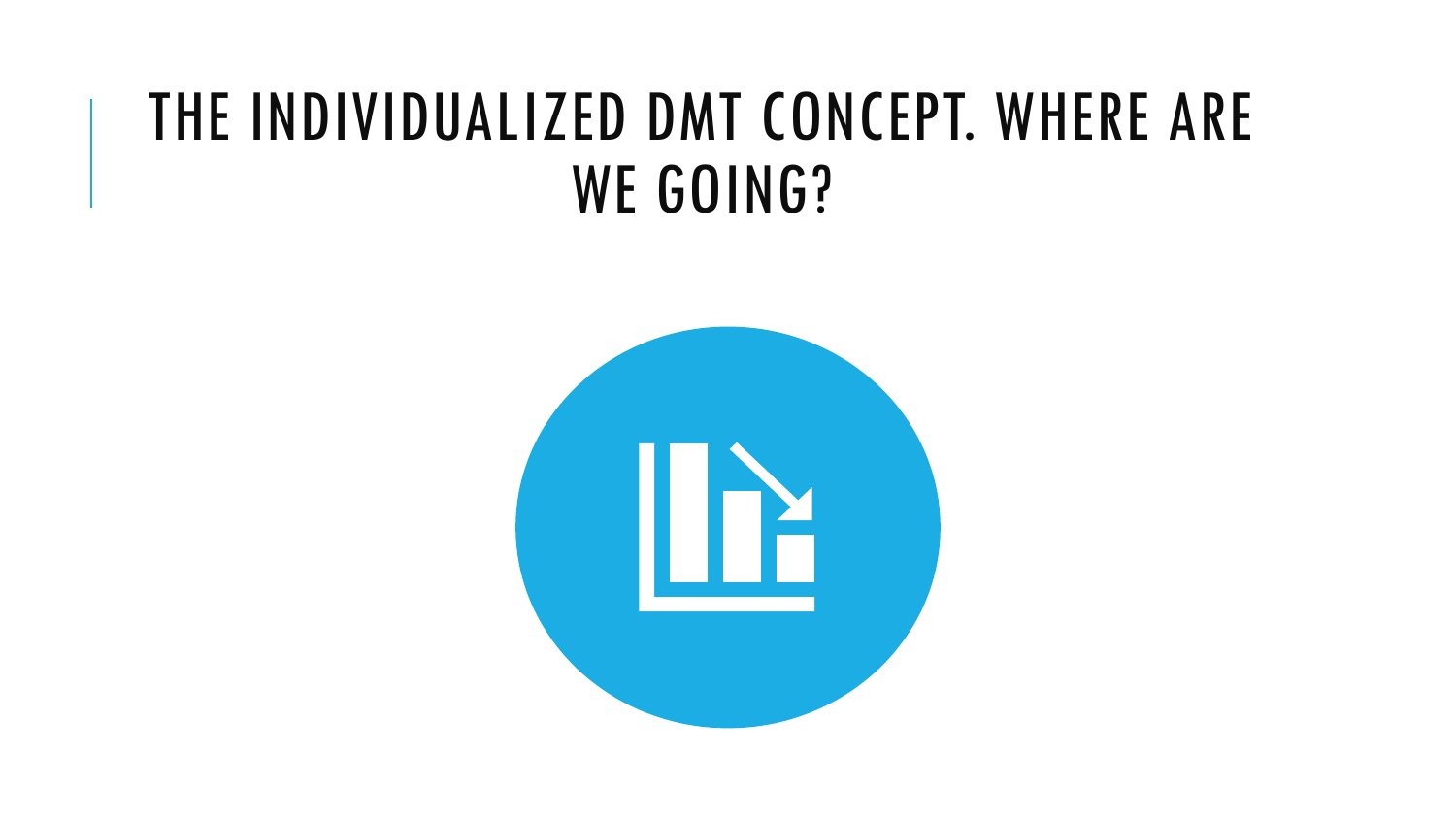### THAT "AGE"-OLD QUESTION: IMMUNOSENESCENCE

Meta-analysis of age-dependent efficacy of DMTs

• A pool of DMT trials

- Attempts to answer the question: At what age does DMT stop working?
- Robust! over 28,000 subjects
- All DMTs except cladribine were represented
	- Including drugs used for progressive MS ocrelizumab, rituximab, siponimod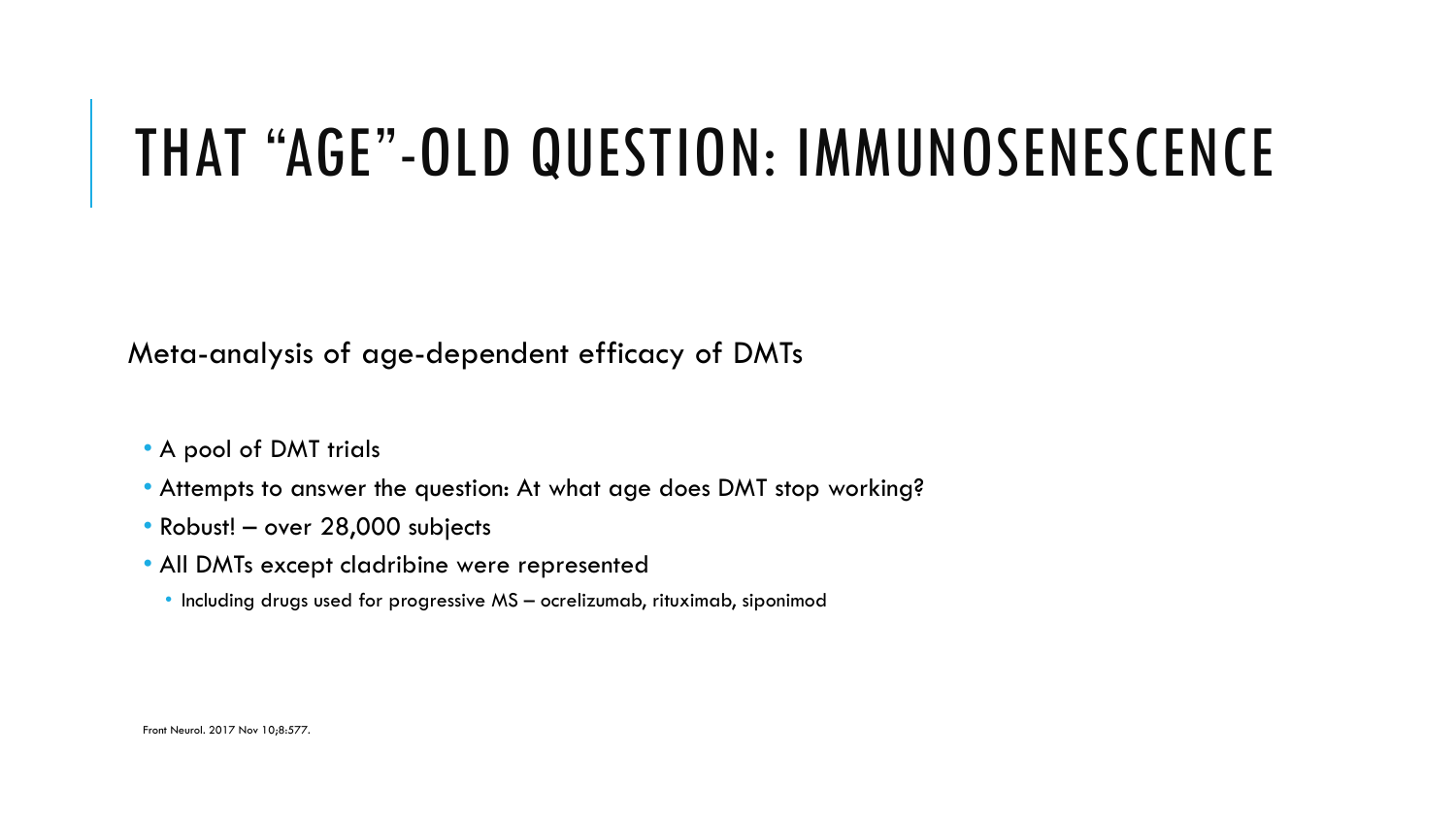# AGE IMPACTS DMT EFFICACY

•The regression model predicts zero efficacy of DMT after age 53

•"High efficacy" DMT only outperforms "low efficacy" DMT for patients younger than 40.5 years old

- •What could this mean?
	- Additional evidence against lifelong DMT use, but this indicates a younger age than we may have considered
	- Immunomodulating DMTs (antiCD20abs, cladribine, alemtuzumab) less effective in older people
	- Is a "deescalating" approach to DMT a possibility to consider more?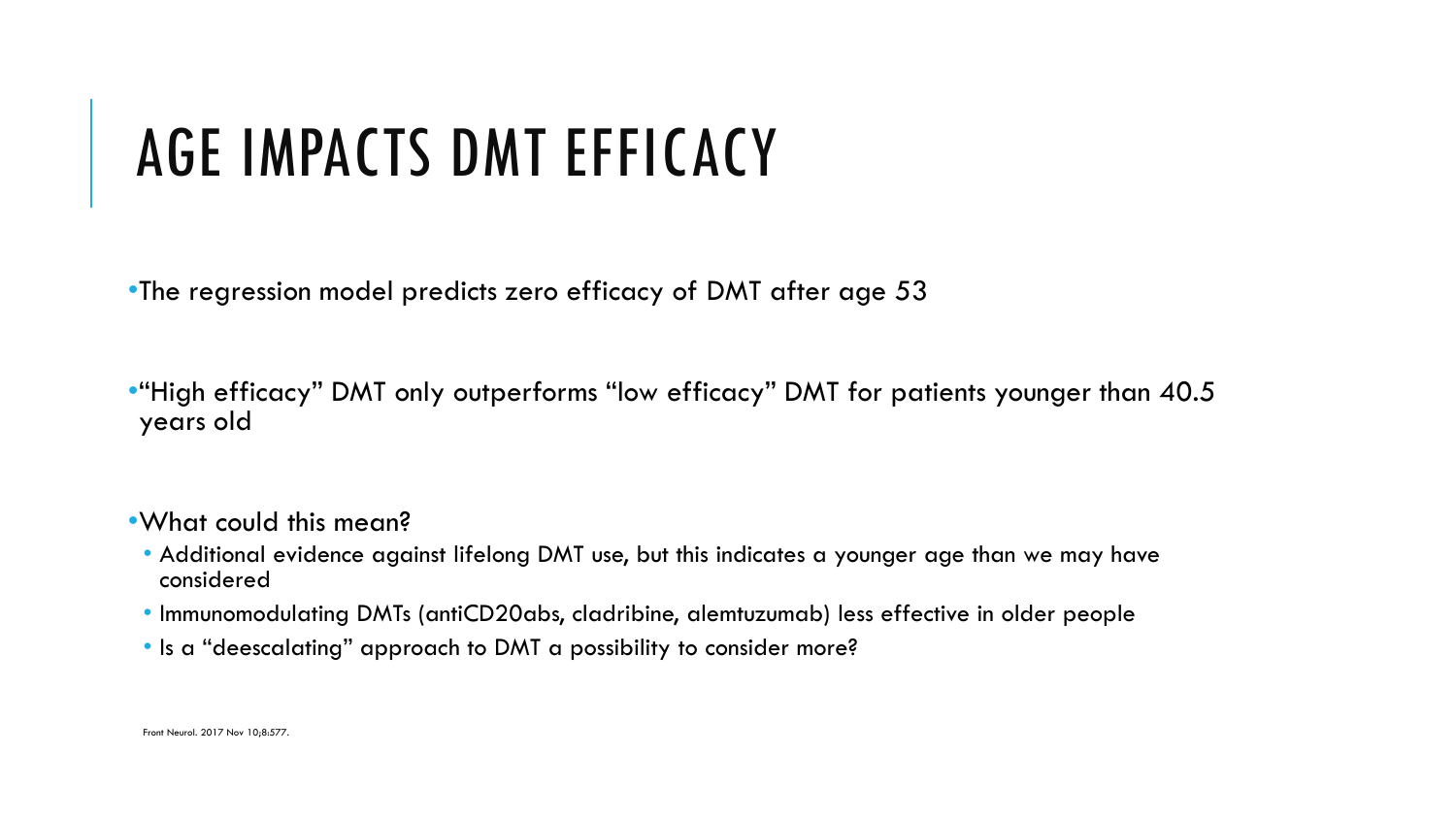# BIOMARKERS

Biomarkers accessible to most

- •White blood cell (WBC) count
- •Lymphocyte count

#### Biomarkers less accessible in clinics

•Neurofilament light chains

- •Glial fibrillary acidic protein
- •Soluble neural cell adhesion molecule





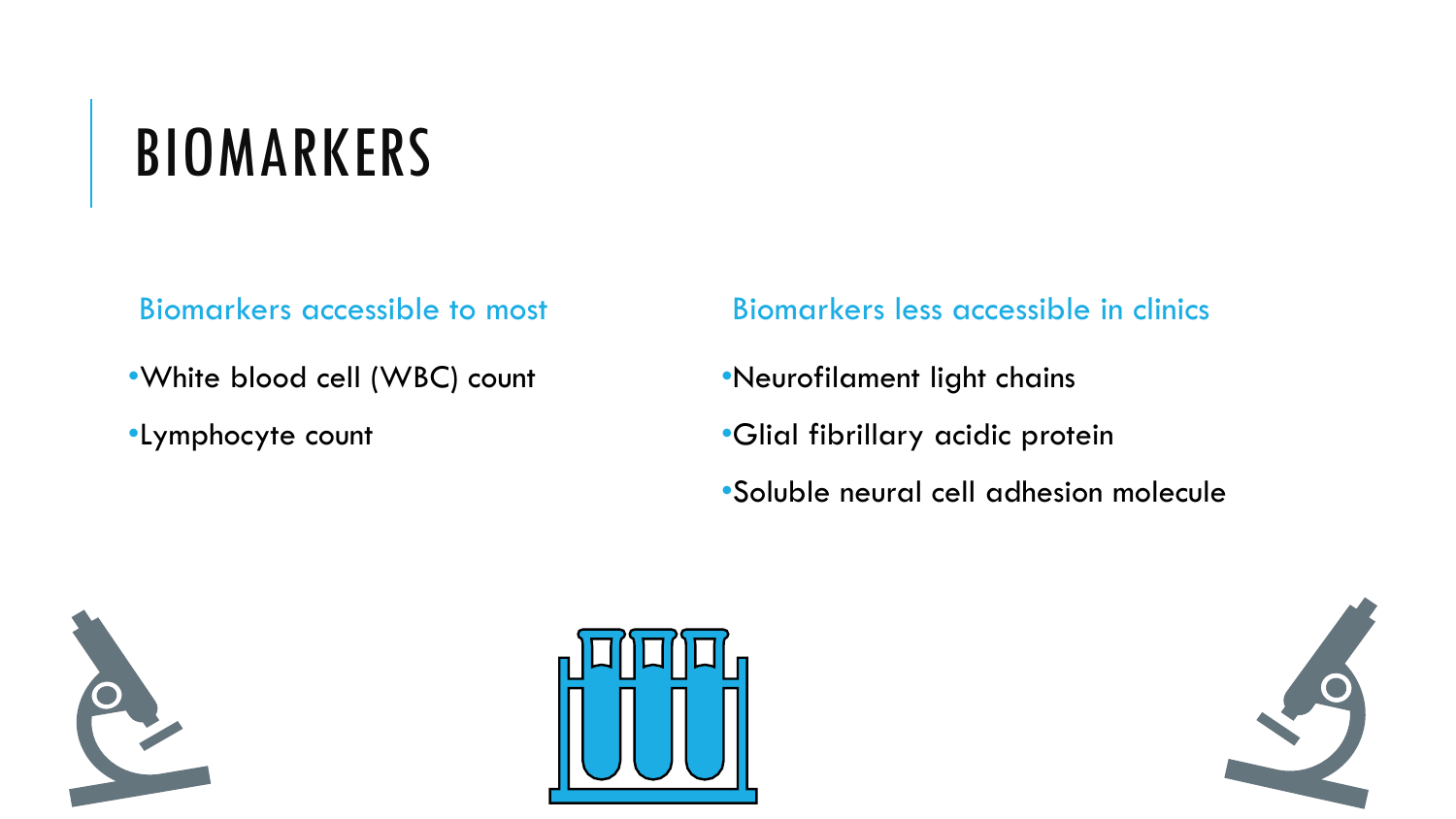### PREDICTORS OF DIMETHYL FUMARATE RESPONSE

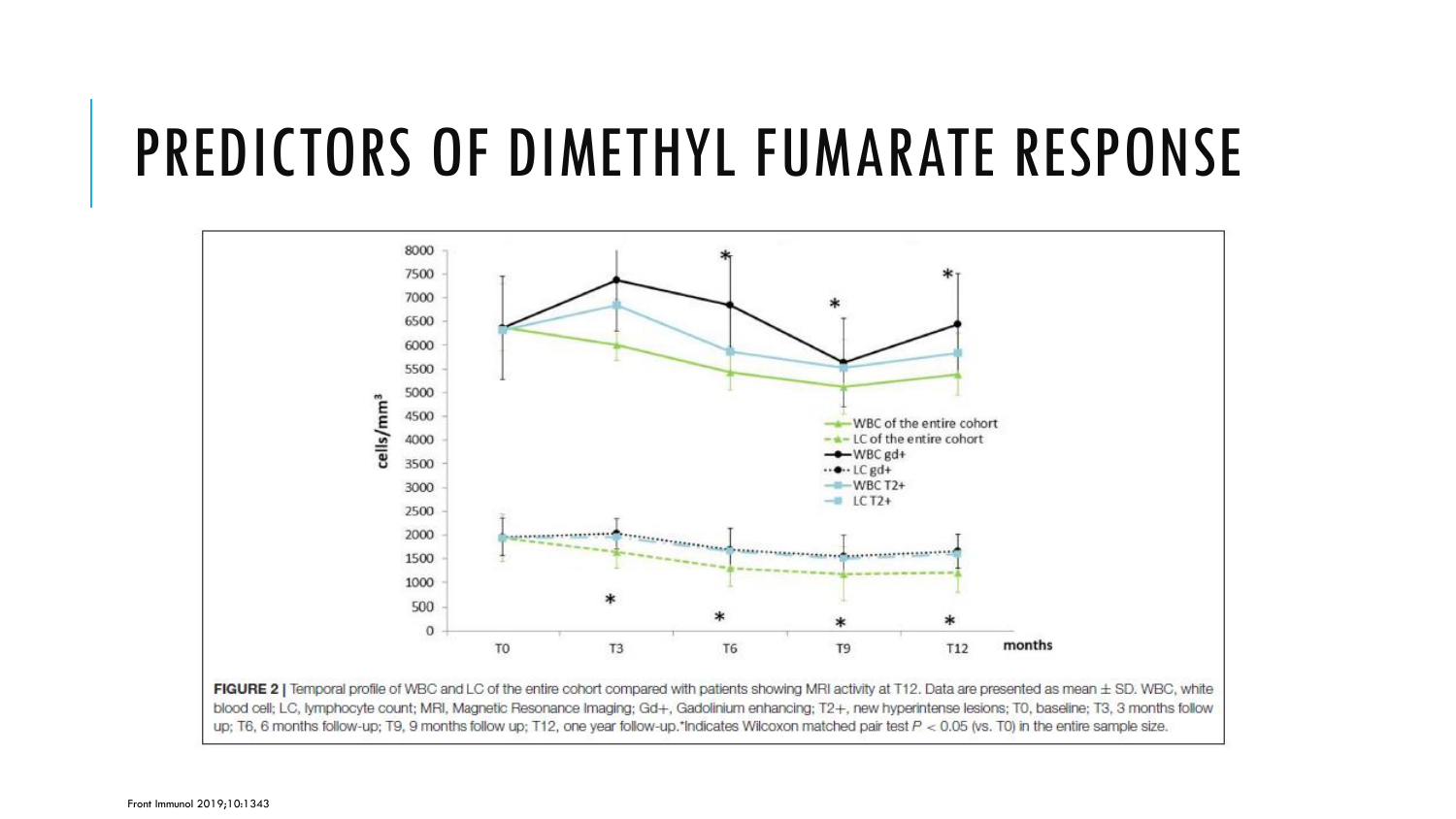# CLADRIBINE BIOMARKERS IN THE PIPELINE

**Cladribine Tablets: Collaborative Study to Evaluate Impact On Central Nervous System Biomarkers in Multiple Sclerosis (CLOCK-MS)**

ClinicalTrials.gov Identifier: NCT03963375

MSBase Study:

**Cladribine: a multi-center Long-term efficacy Biomarker Australian Study (CLOBAS)**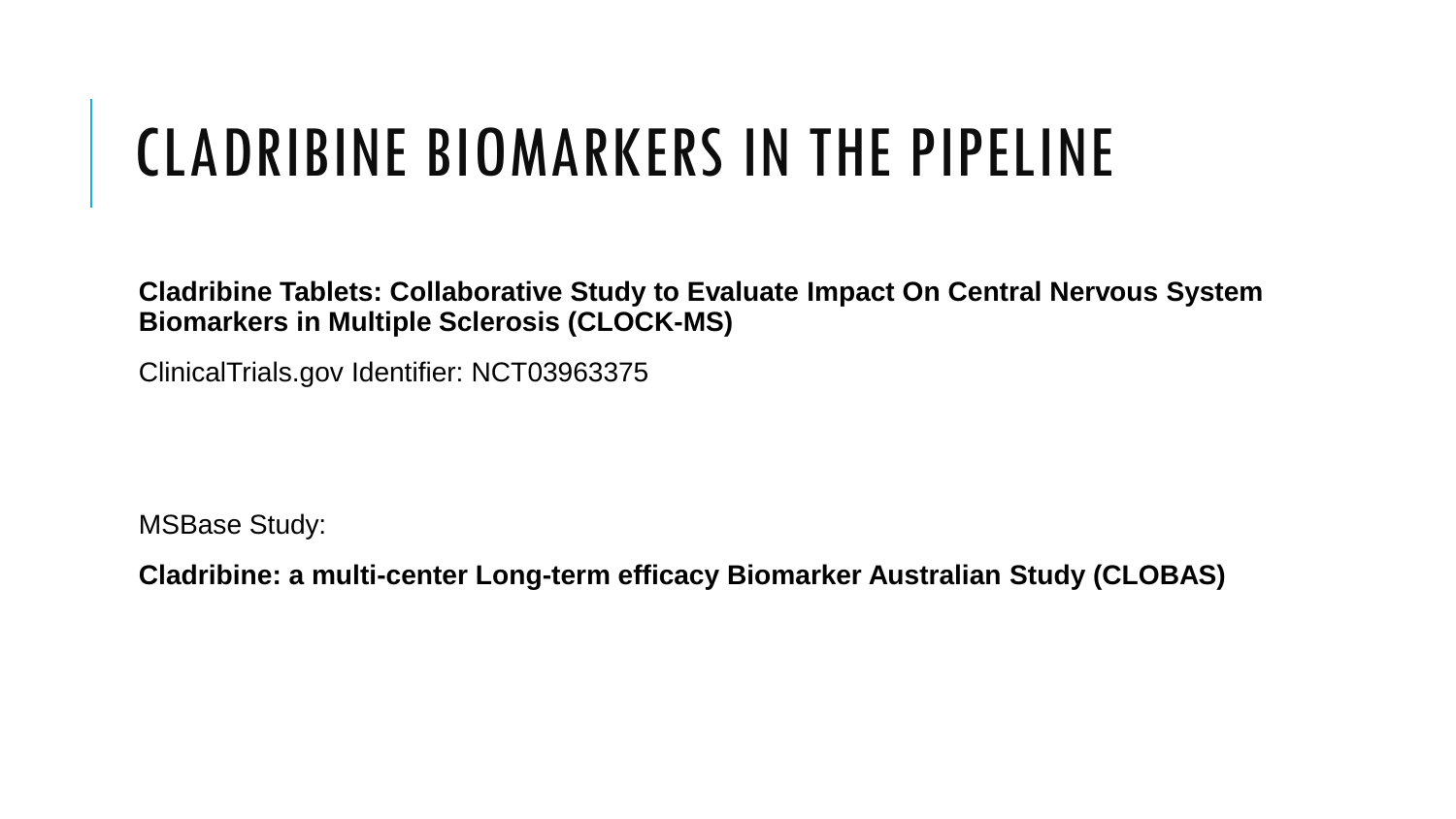

# NEUROFILAMENT LIGHT CHAINS (NFL)

•Structural element that is released after axonal damage

• PML

• MS progression

- •Dalla Costa et al. studied NfL serum concentrations in those not on DMT, on natalizumab without PML, on natalizumab with PML
	- NfL increases were seen in relapsing phases and PML
	- Either condition uniquely different levels of increase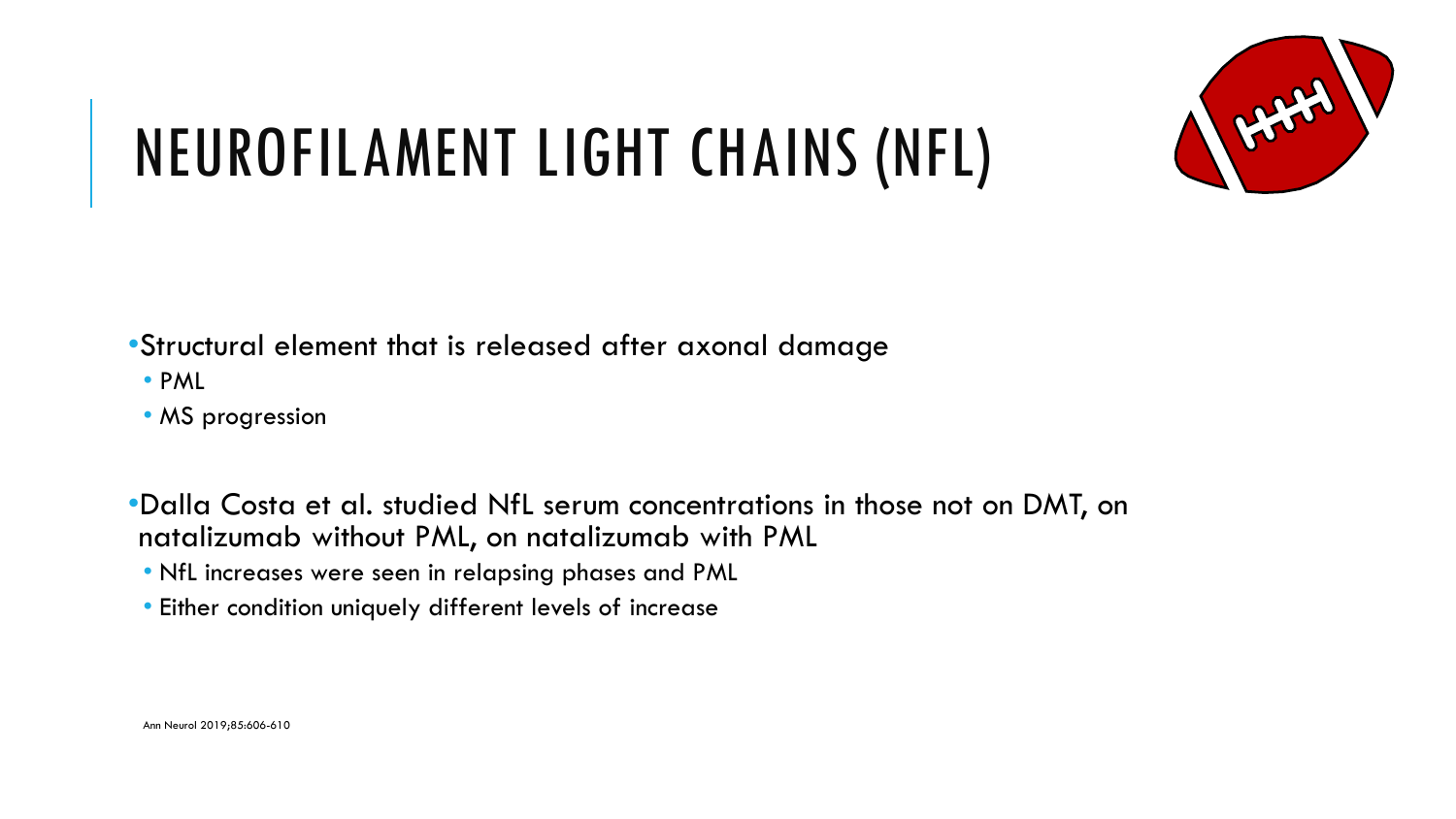# NEUROFILAMENT LIGHT CHAINS (NFL)

| <b>TABLE.</b> Baseline Characteristics of the Cohort of Patients |                              |                                   |                               |                                  |                                      |                           |  |  |  |  |
|------------------------------------------------------------------|------------------------------|-----------------------------------|-------------------------------|----------------------------------|--------------------------------------|---------------------------|--|--|--|--|
|                                                                  | <b>MS Untreated Patients</b> |                                   | <b>NTZ Patients</b>           |                                  | <b>PML</b> Patients                  |                           |  |  |  |  |
| Characteristic                                                   | Remitting<br>Phase, $n = 79$ | Relapsing<br>Phase,<br>$n = 72^a$ | Remitting<br>Phase, $n = 125$ | Relapsing<br>Phase,<br>$n = 11a$ | <b>Before</b><br>Onset,<br>$n = 10b$ | At Onset,<br>$n = 25$     |  |  |  |  |
| Serum NfL, pg/ml,<br>median (IQR)                                | 25.6<br>$(12.1 - 43.0)$      | 44.9<br>$(16.4 - 64.1)$           | $17.4(8.2 - 27.8)$            | 45.9<br>$(40.8 - 51.8)$          | 19.3<br>$(13.7 - 21.5)$              | 266.2<br>$(63.5 - 354.2)$ |  |  |  |  |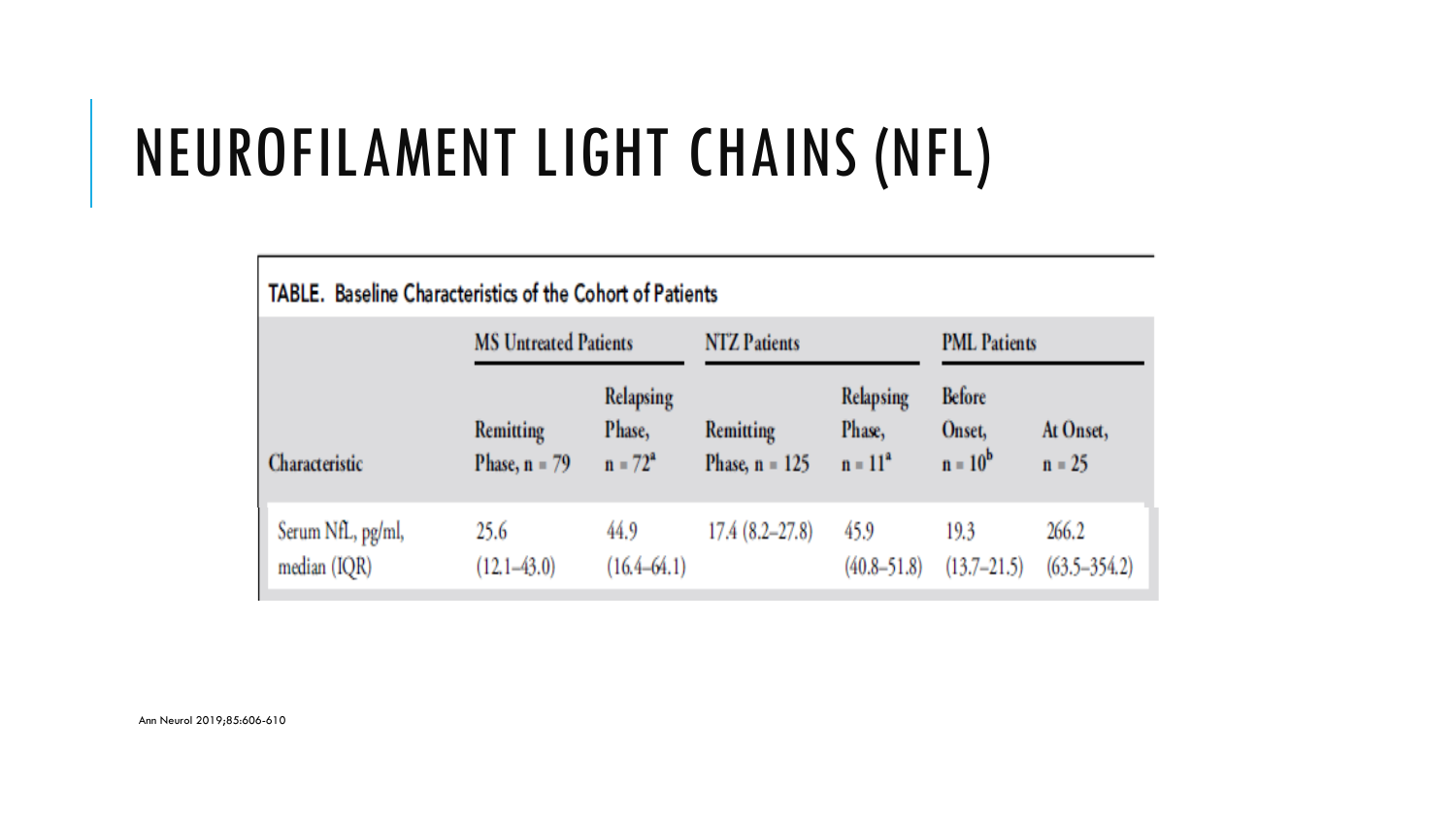# GLIAL FIBRILLARY ACIDIC PROTEIN (GFAP)

•Indicator of astrogliosis

- •Higher serum levels indicate higher lesion count – could this be MRI sparing or an interim monitoring level?
- •Unfortunately, after correcting for age, almost all correlations lost statistical significance with regards to lesion count
- •In progressive forms, serum GFAP correlated with EDSS even after correcting for age

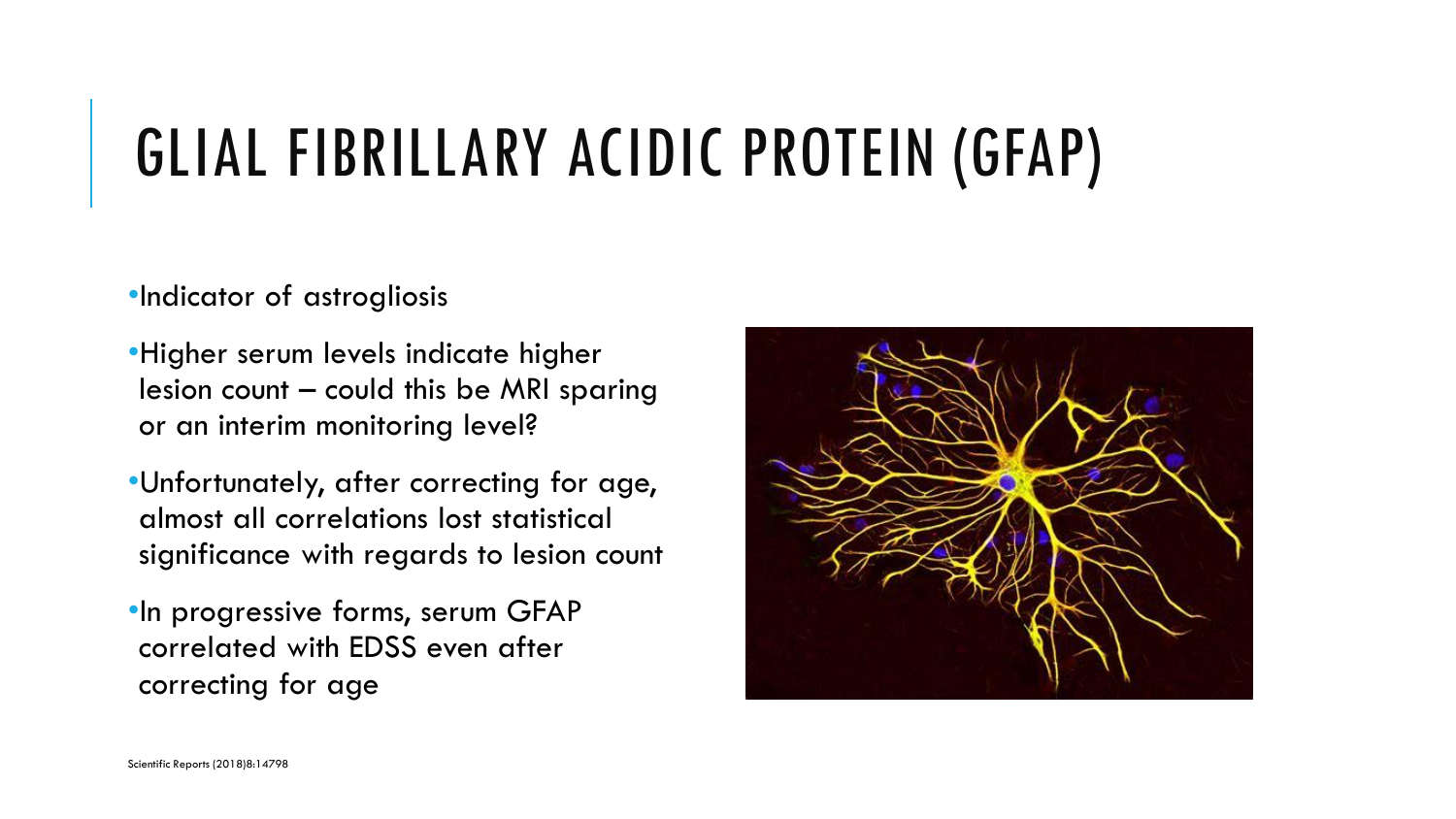### GLIAL FIBRILLARY ACIDIC PROTEIN – FIGURE 2

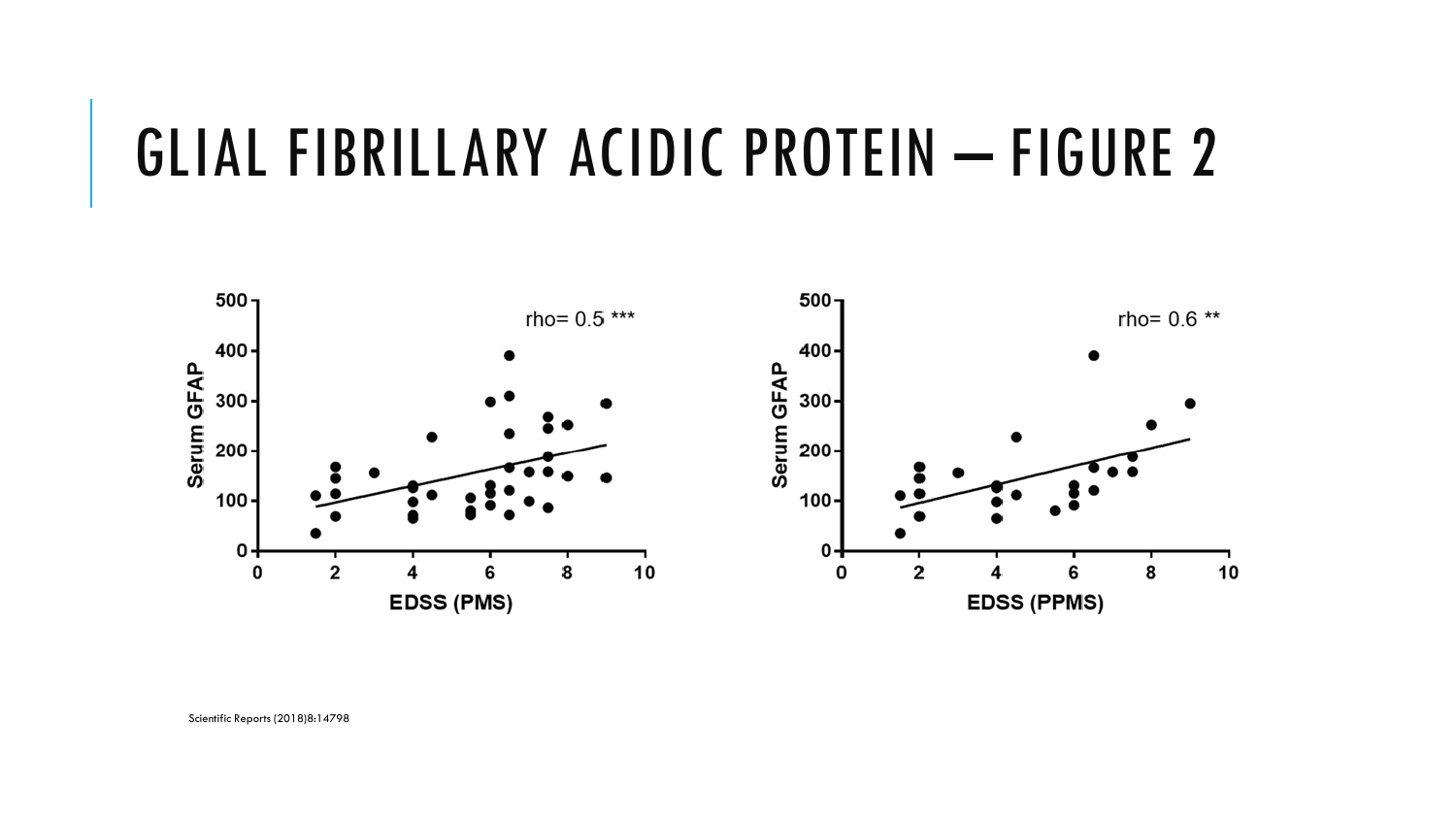# NEURAL CELL ADHESION MOLECULE (NCAM)

•Expressed in neurons and astrocytes in CNS

•Presence can suggest potential for regeneration and plasticity

•Soluble (sNCAM) form is found in CSF

•People with MS tend to have low sNCAM

- PMS having less than CIS or RRMS
- Further decreases are found after relapse
- Steroids will increase level

•What does DMT do to sNCAM levels?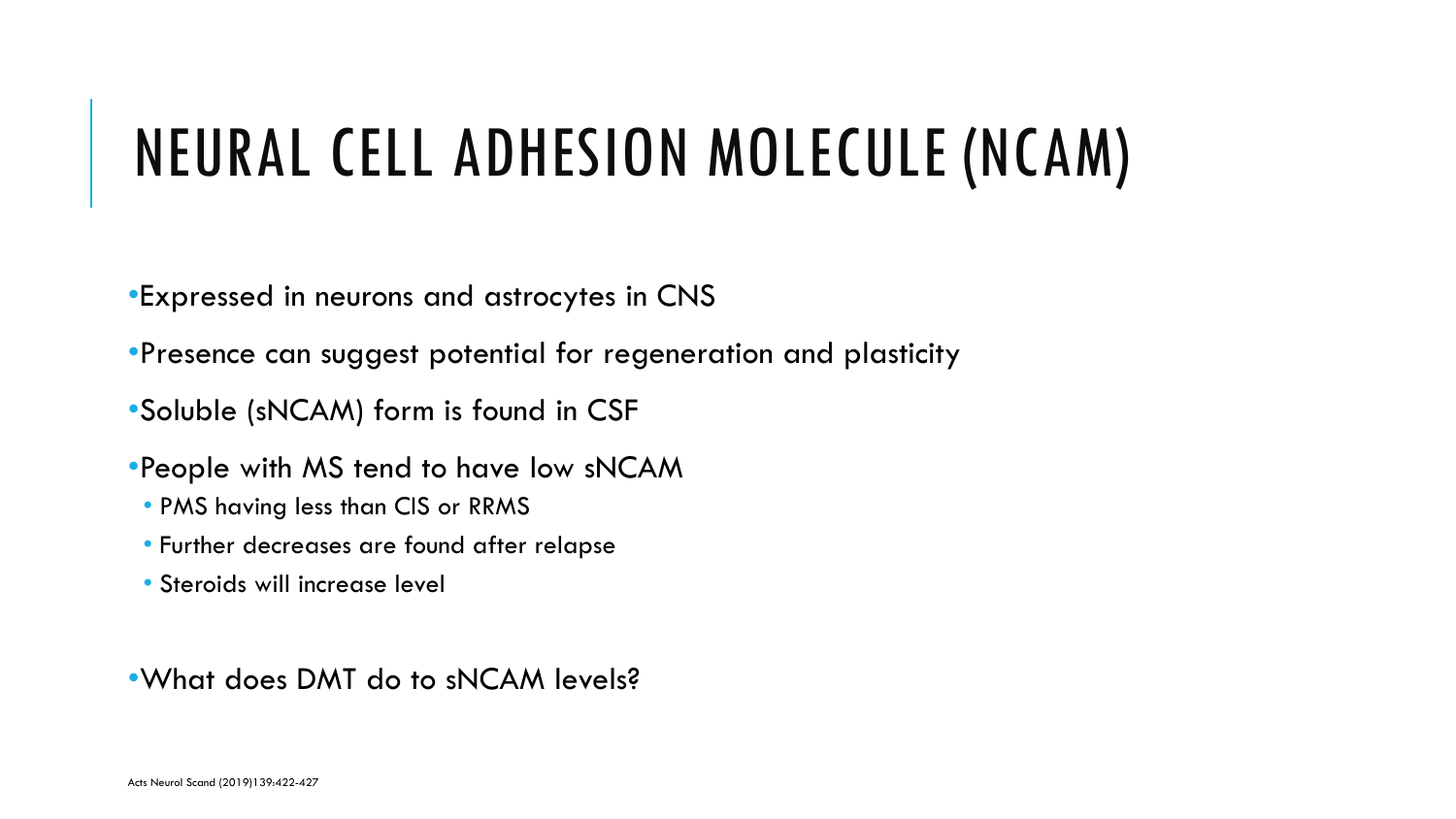# NEURAL CELL ADHESION MOLECULE (NCAM)

•After 1 year (2 years for mitoxantrone) of therapy, average sNCAM changes:

- Natalizumab +37.6 ng/mL
- Mitoxantrone +61.8 ng/mL
- Fingolimod –60.74
- •Limitations:
	- 3 DMTs studied, only 2 are commonly used
	- Practicality would definitely limit use even if strong clinical correlations could be determined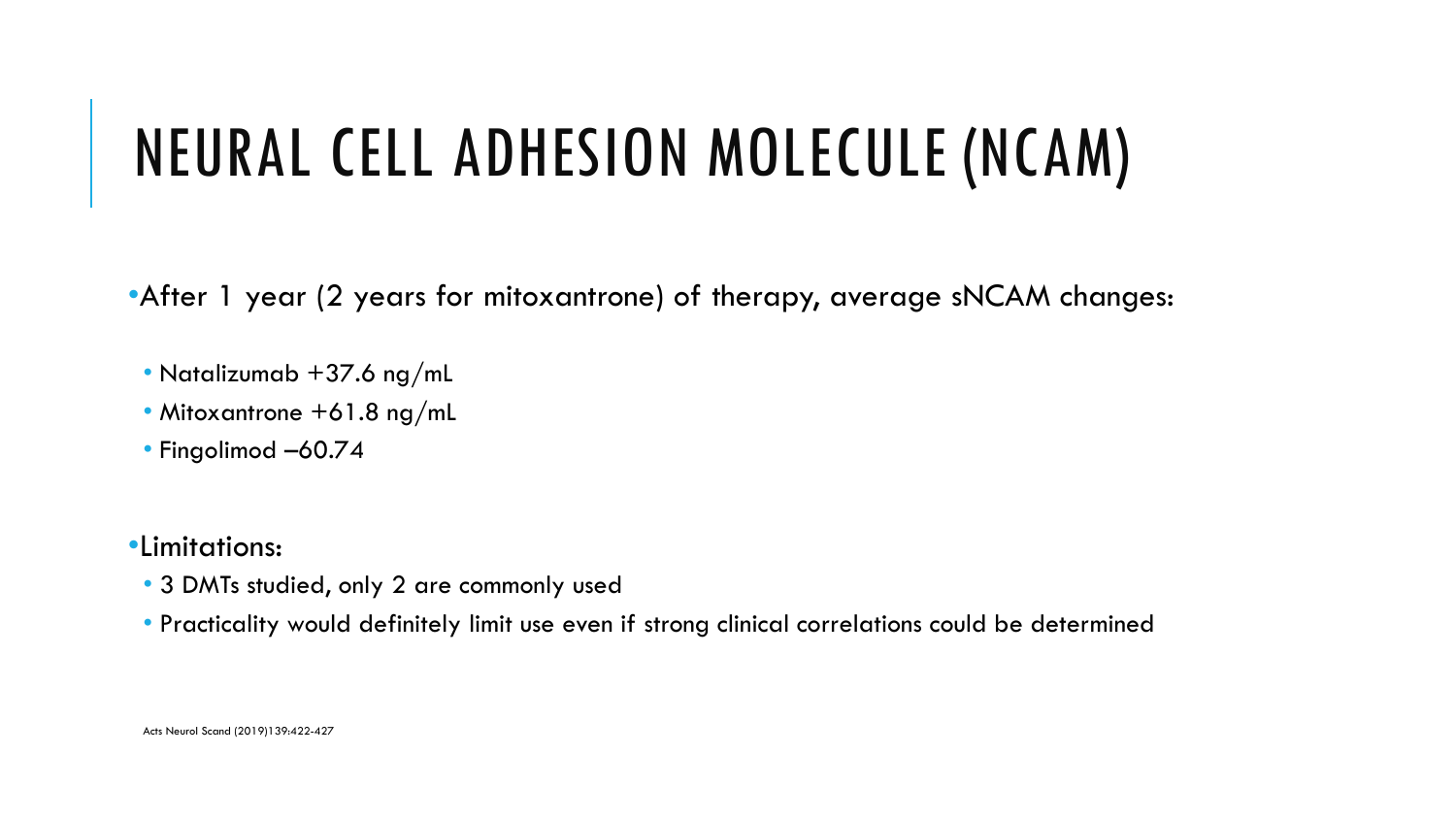## IN SUMMARY:

- Early initiation of DMT is key. What DMT to start is an individualized process.
- Incorporation of a discontinuing plan for DMT should be considered based on age and disease process.
- DMTs are an ever changing world. Be on the lookout for new evidence regarding dosing, safety, and efficacy.
- What's the "wave of the future" for MS treatment? Perhaps biomarkers that will objectively tell us if a DMT is working with less of the "watchful waiting" approach.